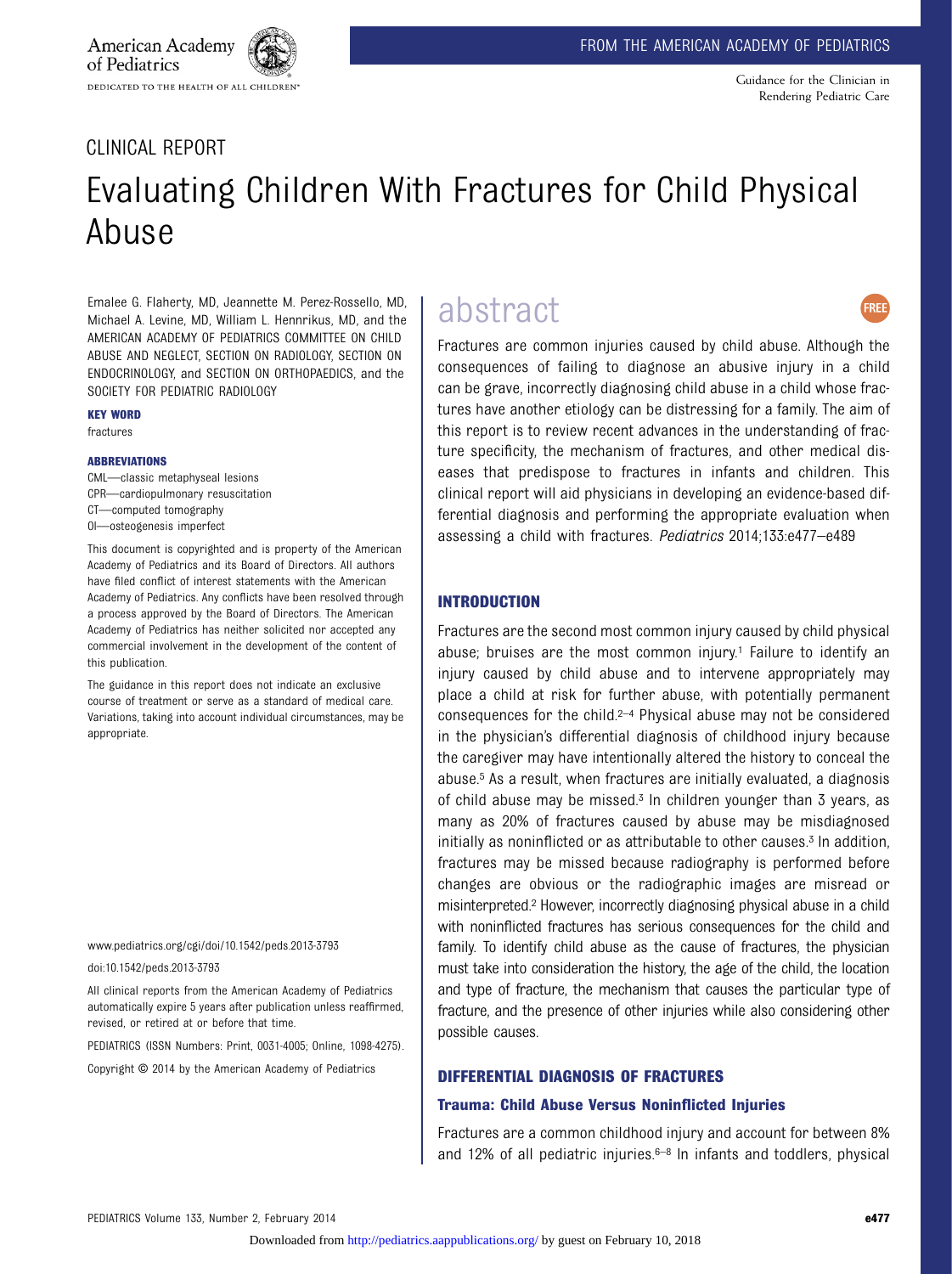abuse is the cause of 12% to 20% of fractures.9 Although unintentional fractures are much more common than fractures caused by child abuse, the physician needs to remain aware of the possibility of inflicted injury. Although some fracture types are highly suggestive of physical abuse, no pattern can exclude child abuse.10,11 Specifically, it is important to recognize that any fracture, even fractures that are commonly noninflicted injuries, can be caused by child abuse. Certain details that can help the physician determine whether a fracture was caused by abuse rather than unintentional injury include the history, the child's age and developmental stage, the type and location of the fracture, the age of the fracture, and an understanding of the mechanism that causes the particular type of fracture. The presence of multiple fractures, fractures of different ages or stages of healing, delay in obtaining medical treatment, and the presence of other injuries suspicious for abuse (eg, coexisting injuries to the skin, internal organs, or central nervous system) should alert the physician to possible child abuse.

#### Fracture Specificity for Abuse

# Fractures With High Specificity for Abuse

As shown in Table 1, certain fractures have high specificity for or strong association with child abuse, particularly in infants, whereas others may have less specificity.21 Rib fractures in infants, especially those situated posteromedially, and the classic metaphyseal lesions of long bones, have high specificity for child abuse. Fractures of the scapula, spinous process, and sternum also have high specificity for abuse but are uncommon.

Rib fractures are highly suggestive of child abuse. Most abusive rib fractures result from anterior-posterior compression of the chest. For this reason, rib fractures are frequently found in infants who are held around the chest, squeezed, and shaken. Rib fractures have high probability of being caused by abuse.<sup>15,17,21</sup> The positive predictive value of rib fractures for child abuse in children younger than 3 years was 95% in one retrospective study.<sup>22</sup> Other less common causes of rib fractures in infants include significant trauma sustained during childbirth or a motor vehicle crash as well as minor trauma

Child's Age and Development

The physician should consider the child's age and level of development. Approximately 80% of all fractures caused by child abuse occur in children younger than 18 months,12 and approximately one-quarter of fractures in children younger than 1 year are caused by child abuse.1,9,13–<sup>15</sup> Physical abuse is more likely to be the cause of femoral fractures and humeral fractures in children who are not yet walking compared with children who are ambulatory,<sup>15-18</sup> and the percentage of fractures caused by abuse declines sharply after the child begins to walk.9,19,20

TABLE 1 Specificity of radiologic findings in infants and toddlers<sup>19</sup>

| High specificity <sup>a</sup>                |
|----------------------------------------------|
| CMLs                                         |
| Rib fractures, especially posteromedial      |
| Scapular fractures                           |
| Spinous process fractures                    |
| Sternal fractures                            |
| Moderate specificity                         |
| Multiple fractures, especially bilateral     |
| Fractures of different ages                  |
| Epiphyseal separations                       |
| Vertebral body fractures and subluxations    |
| Digital fractures                            |
| Complex skull fractures                      |
| Common, but low specificity                  |
| Subperiosteal new bone formation             |
| Clavicular fractures                         |
| Long-bone shaft fractures                    |
| Linear skull fractures                       |
| a<br>Highest specificity applies in infants. |

in infants who have increased bone fragility.23–<sup>25</sup>

Cardiopulmonary resuscitation (CPR) has been proposed as a cause of rib fractures, but conventional CPR with 2 fingers of 1 hand rarely causes fractures in children.26,27 Recent recommendations that CPR be performed using 2 hands encircling the rib cage have raised concerns that this technique might cause rib fractures. An analysis of infants who were discovered during autopsy to have rib fractures and had received 2-handed chest compressions antemortem suggested that 2-handed CPR is associated with anterior-lateral rib fractures of the third to sixth ribs.28 In this small study, no posterior rib fractures were observed. The fractures in these infants were always multiple, uniformly involved the fourth rib, and were sometimes bilateral. Additional research is needed to examine the relationship between the 2-handed CPR technique and rib fractures.

Classic metaphyseal lesions (CMLs) also have high specificity for child abuse when they occur during the first year of life.21,29 CMLs are the most common long bone fracture found in infants who die with evidence of inflicted injury.30 CMLs are planar fractures through the primary spongiosa of the metaphysis. These fractures are caused when torsional and tractional shearing strains are applied across the metaphysis, as may occur with vigorous pulling or twisting of an infant's extremity.31 Fractures resembling CMLs radiographically have been reported after breech delivery32 and as a result of treatment of clubfoot.33

Depending on the projection of the radiograph, CMLs can have the appearance of a corner or a buckethandle fracture. Acute injuries can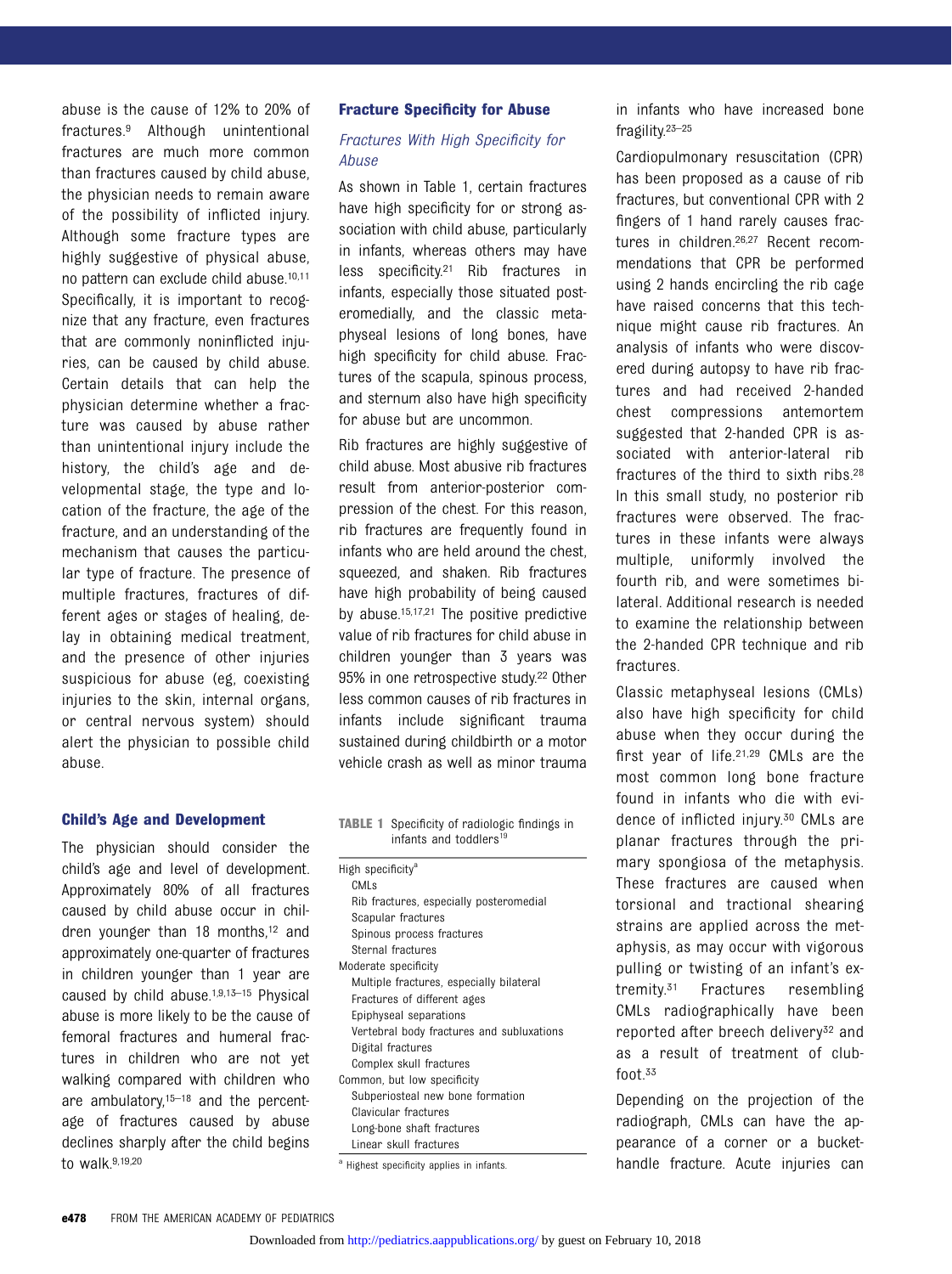be difficult to visualize radiographically. CMLs commonly heal without subperiosteal new bone formation or marginal sclerosis. They can heal quickly and be undetectable on plain radiographs in 4 to 8 weeks.<sup>31</sup>

# Fractures With Moderate Specificity for Abuse

Although many children who have been abused will have only a single fracture,34 the presence of multiple fractures, fractures of different ages and/or stages of healing, and complex skull fractures have moderate specificity for physical abuse. In addition, epiphyseal separations, vertebral body fractures, and digital fractures have moderate specificity for abuse. The presence of multiple fractures or fractures of different ages can be signs of bone fragility but should also evoke consideration of child abuse. Besides the predictive value of the particular pattern of fractures, many other factors, such as the history and the child's age, must be considered when determining whether the injury was inflicted.

# Common Fractures With Low Specificity for Child Abuse

Long bone fractures (other than CMLs), linear skull fractures, clavicle fractures, and isolated findings of subperiosteal new bone formation have low specificity for child abuse. In contrast, the single long bone diaphyseal fracture is the most common fracture pattern identified in abused children.<sup>1,13,34</sup>

An understanding of the extent and type of load that is necessary to cause a particular long bone fracture can help to determine whether a specific fracture is consistent with the injury described by the caregiver.35,36 Transverse fractures of the long bones are caused by the application of a bending load in a direction that is perpendicular

to the bone, whereas spiral fractures are caused by torsion or twisting of a long bone along its long axis. Oblique fractures are caused by a combination of bending and torsion loads.<sup>37</sup> Torus or buckle fractures are the result of compression from axial loading along the length of the bone. Although earlier studies suggested that spiral fractures should always raise suspicion for child abuse,<sup>12</sup> more recent studies do not show that any particular fracture pattern can distinguish between abuse and nonabuse with absolute certainty.16,38

Falls are common in childhood.39 Short falls can cause fractures, but they rarely result in additional significant injury (eg, neurologic injury).11,40–<sup>42</sup> In a retrospective study of short falls, parents reported that 40% of the children before 2 years of age had suffered at least 1 fall from a height of between 6 inches and 4 feet. Approximately one-quarter of these children suffered an injury; bruises were the most common injury observed.43

The femur, humerus, and tibia are the most common long bones to be injured by child abuse.<sup>1,34</sup> Femoral fractures in the nonambulatory child are more likely caused by child abuse, whereas these fractures in ambulatory children are most commonly noninflicted.10,16,43–<sup>45</sup>

Certain femur fractures may occur as a result of a noninflicted injury in young children. Several studies have demonstrated that a short fall to the knee may produce a torus or impacted transverse fracture of the distal femoral metadiaphysis.46,47 Oblique distal femur metaphyseal fractures have been reported in children playing in a stationary activity center, such as an Exersaucer (Evenflo, Picqua, OH).48

In both ambulatory and nonambulatory children, under some circumstances, falls on a stairway can cause a spiral femoral fracture. For example, a fall

down several steps and landing with 1 leg folded or twisted underneath a child can lead to excessive torsional loading of the femur and a spiral fracture.46 In ambulatory children, noninflicted femoral fractures have been described in children who fell while running or who fell and landed in a split-leg position.43

A fracture of the humeral shaft in a child younger than 18 months has a high likelihood of having been caused by abuse.15,49,50 In contrast, supracondylar fractures in ambulatory children are usually noninflicted injuries resulting from short falls.15

Physicians should also be aware of a particular mechanism reported to produce a noninflicted spiral-oblique fracture of the humerus in 1 case report.51 When the young infant was rolled from the prone position to the supine while the child's arm is extended, the torsion and stress placed on the extended arm appeared to cause a spiral-oblique fracture of the midshaft of the humerus.

Linear skull fractures of the parietal bone are the most common skull fracture among young children, usually children younger than 1 year.<sup>13</sup> A short fall from several feet onto a hard surface can cause a linear, nondiastatic skull fracture.19,52 The majority of linear skull fractures are not inflicted.53 By contrast, complex or bilateral skull fractures are typical of nonaccidental trauma.

# Syndromes, Metabolic Disorders, Systemic Disease

Preexisting medical conditions and bone disease may make a child's bones more vulnerable to fracture. Some conditions may manifest skeletal changes, such as metaphyseal irregularity and subperiosteal new bone formation. These entities should be considered in the differential diagnosis of childhood fractures.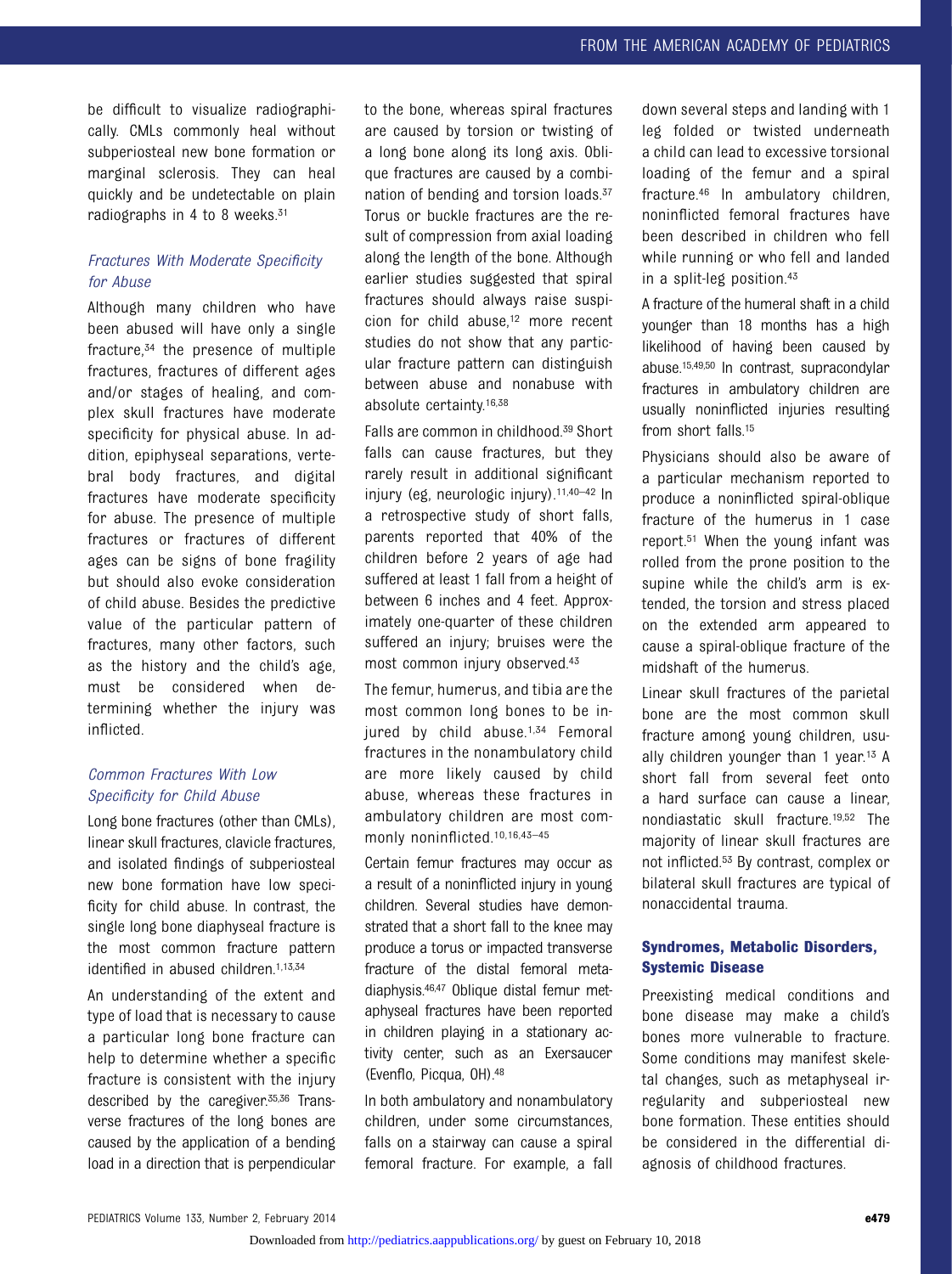#### Osteogenesis Imperfecta

Osteogenesis imperfecta (OI) is a heterogeneous family of diseases, usually caused by heterozygous mutations of the genes *COL1A1* and *COL1A2*,<sup>54</sup> but mutations in these and other genes can cause autosomal recessive forms of OI. The COL1A1 and COL1A2 genes encode the chains of type I collagen, which forms the structural framework of bone. Although it is a genetic disorder, many children have de novo mutations or autosomal-recessive disease and no family history of bone fragility. In addition, the presentation of the disease within affected members of the same family can be quite variable. Phenotypic expression of the disease depends on the nature of the mutation, its relative abundance attributable to mosaicism, and its expression in target tissues.55 Some types of OI involve reduced production of collagen, and the symptoms resolve or lessen after puberty.<sup>56</sup> Table 2 lists the various signs and symptoms that can be present in a case of OI.

The diagnosis of OI is often suggested by a family history of fractures, short stature, blue sclera, poor dentition, and radiographic evidence of low bone density or osteopenia. The fractures are most commonly transverse in nature, occurring in the shafts of the

#### TABLE 2 Characteristics of Osteogenesis Imperfecta

Fragile bones with few, some, or many of the following findings: Poor linear growth Macrocephaly Triangular-shaped face Blue sclerae Hearing impairment as a result of otosclerosis Hypoplastic, translucent, carious, late-erupting, or discolored teeth Easy bruisability Inguinal and/or umbilical hernias Limb deformities Hyperextensible joints Scoliosis and/or kyphosis Wormian bones of the skull Demineralized bones

long bones. It is unusual to have multiple long bone fractures or rib fractures, particularly in infancy, without other clinical and radiographic evidence of OI.57,58

OI has been misdiagnosed as child abuse.59 On the other hand, OI is often suggested as the cause of fractures in children who have been abused. If fractures continue to occur when a child is placed in a protective environment, a more thorough evaluation for an underlying bone disease is needed. Child abuse is more common than OI,60 and children with OI and other metabolic or genetic conditions may also be abused.61,62

#### Preterm Birth

Preterm infants have decreased bone mineralization at birth, but after the first year of life, bone density normalizes.63,64 Osteopenia of prematurity has been well described as a complication in low birth weight infants.65 Infants born at less than 28 weeks' gestation or who weigh less than 1500 g at birth are particularly vulnerable. Osteopenia of prematurity is multifactorial. Infants are also at risk if they receive prolonged (for 4 or more weeks) total parenteral nutrition, have bronchopulmonary dysplasia, and/or have received a prolonged course of diuretics or steroids.<sup>66</sup> Osteopenia commonly presents between 6 and 12 weeks of life. Osteopenia of prematurity can be ameliorated if infants are monitored closely and receive the nutritional and mineral supplementation initiated in the NICU.

Fractures associated with osteopenia of prematurity usually occur in the first year of life.<sup>67</sup> Rib fractures are typically encountered incidentally, whereas long bone fractures commonly present with swelling of the extremity. Osteopenia of prematurity can be associated with rickets, and in such cases, metaphyseal irregularities may be present.

Although osteopenia of prematurity may make the infant more vulnerable to fracture, preterm infants are also at an increased risk of abuse.68

# Vitamin D Deficiency Rickets

Suboptimal vitamin D concentrations and rickets have been proposed as causes of fractures in infants.69 Vitamin D insufficiency in otherwise healthy infants and toddlers is common. Approximately 40% of infants and toddlers aged 8 to 24 months in an urban clinic had laboratory evidence of vitamin D insufficiency (serum concentrations of 25-hydroxyvitamin D of ≤30 ng/mL).70 Prolonged breastfeeding without vitamin D supplementation was a critical factor that placed these infants at risk, although increased skin pigmentation and/or lack of sunlight exposure may also have contributed. Rickets is characterized by demineralization, loss of the zone of provisional calcification, widening and irregularity of the physis, and fraying and cupping of the metaphysis.71 Despite the high prevalence of vitamin D insufficiency in infants and toddlers, rickets is uncommon.72

The claim that vitamin D deficiency or insufficiency causes skeletal lesions that lead to the incorrect diagnosis of child abuse in infants is not supported in the literature. A systematic clinical, laboratory, and radiologic assessment should exclude that possibility.73–<sup>75</sup> Schilling et al found no difference in serum concentrations of 25-hydroxyvitamin D in young children with fractures suspicious for abuse and noninflicted fractures.76 Vitamin D insufficiency was not associated with multiple fractures, in particular rib fractures or CMLs, the high specificity indicators of abuse. Perez-Rossello et al studied radiographs of 40 healthy older infants and toddlers with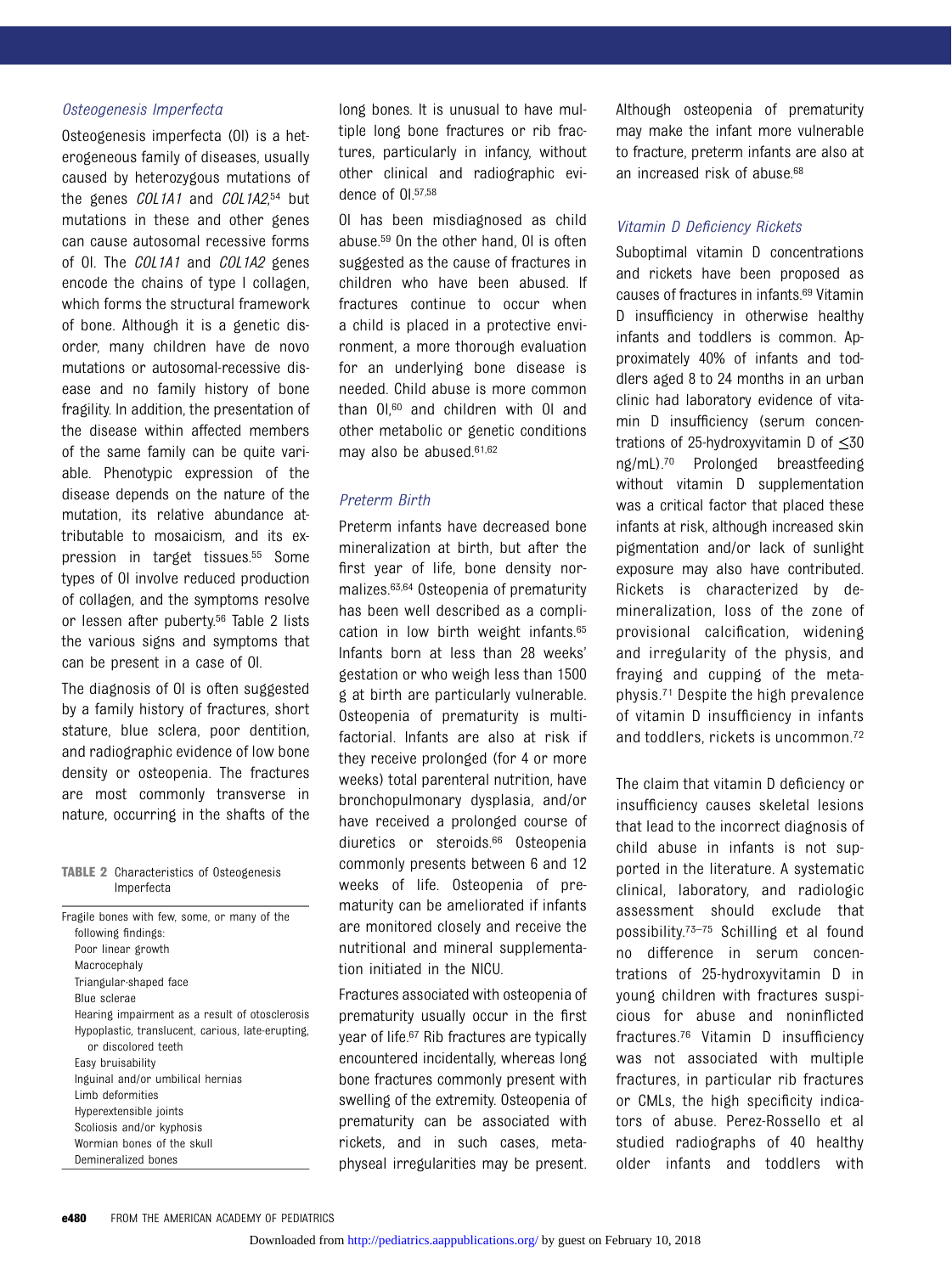vitamin D insufficiency and deficiency and concluded that radiographic rachitic changes were uncommon and very mild. In this population, the reported fracture prevalence was zero.72

In a study of 45 young children with radiographic evidence of rickets, investigators found that fractures occurred only in those infants and toddlers who were mobile.77 Fractures were seen in 17.5% of the children, and these children were 8 to 19 months of age. The fractures involved long bones, anterior-lateral and lateral ribs, and metatarsal and metaphyseal regions. The metaphyseal fractures occurred closer to the diaphysis in the background of florid metaphyseal rachitic changes and did not resemble the juxtaphyseal corner or bucket handle pattern of the CML. In infant fatalities in which abuse is suspected, rachitic changes appear to be rare histologically.<sup>78</sup>

# Osteomyelitis

Osteomyelitis in infants can present as multiple metaphyseal irregularities potentially resembling CMLs.79 Typically, the lesions become progressively lytic and sclerotic with substantial subperiosteal new bone formation. Other signs of infection are often present, such as fever, increased erythrocyte sedimentation rate, elevated C-reactive protein concentration, and elevated white blood cell count

# Fractures Secondary to Demineralization From Disuse

Any child with a severe disability that limits or prevents ambulation can be at risk for fractures secondary to disuse demineralization, even with normal handling.80,81 The fractures are usually diaphyseal rather than CMLs. Often, these fractures occur during physical therapy and range-of-motion exercises. It can be difficult to distinguish between

inflicted and noninflicted fractures occurring in these children. At the same time, children with disabilities are at an increased risk of being maltreated.82–<sup>84</sup> When multiple or recurrent fractures occur in a disabled child, a trial change in caregivers may be indicated to determine whether the fractures can be prevented. This is an extreme intervention and should be reserved for unusual circumstances.63

## Scurvy

Scurvy is caused by insufficient intake of vitamin C, which is important for the synthesis of collagen. Although rare today because formula, human milk, fruits, and vegetables contain vitamin C, scurvy may develop in older infants and children given exclusively cow milk without vitamin supplementation and in children who eat no foods containing vitamin C.85–<sup>87</sup> Although scurvy can result in metaphyseal changes similar to those seen with child abuse, other characteristic bone changes, including osteopenia, increased sclerosis of the zones of provisional calcification, dense epiphyseal rings, and extensive calcification of subperiosteal and soft tissue hemorrhages, will point to the diagnosis of scurvy.

#### Copper Deficiency

Copper plays a role in cartilage formation. Copper deficiency is a rare condition that may be complicated by bone fractures. Preterm infants are born with lower stores of copper than term infants, because copper is accumulated at a faster rate during the last trimester.88 Copper insufficiency may be observed in children with severe nutritional disorders, for example, liver failure or short gut syndrome.89 This deficiency is not likely to be observed in full-term children younger than 6 months of age or preterm infants younger than 2.5

months of age, because fetal copper stores are sufficient for this length of time. In addition, human milk and formula contain sufficient copper to prevent deficiency. Psychomotor retardation, hypotonia, hypopigmentation, pallor, and a sideroblastic anemia are some of the characteristic findings of copper deficiency in infants. Radiologic changes that should lead to further evaluation for possible deficiency include cupping and fraying of the metaphyses, sickle-shaped metaphyseal spurs, significant demineralization, and subperiosteal new bone formation.

#### Menkes Disease

Menkes disease, also known as Menkes kinky hair syndrome, is a rare congenital defect of copper metabolism.90 Menkes disease is an X-linked recessive condition and occurs only in boys. Although it has many of the features of dietary copper deficiency, anemia is not associated with Menkes disease. Metaphyseal fragmentation and subperiosteal new bone formation may be observed on radiographs, and the findings may be difficult to distinguish from fractures caused by abuse.91 Other signs of Menkes disease include sparse, kinky hair, calvarial wormian bones, anterior rib flaring, failure to thrive, and developmental delay. A characteristic finding is tortuous cerebral vessels. Intracranial hemorrhage can occur in Menkes disease but has not been reported in infants with copper deficiency.

#### Systemic Disease

Chronic renal disease affects bone metabolism because children with chronic renal disease may develop a metabolic acidosis that interferes with vitamin D metabolism. Chronic renal disease can cause renal osteodystrophy resulting in the same radiographic changes as nutritional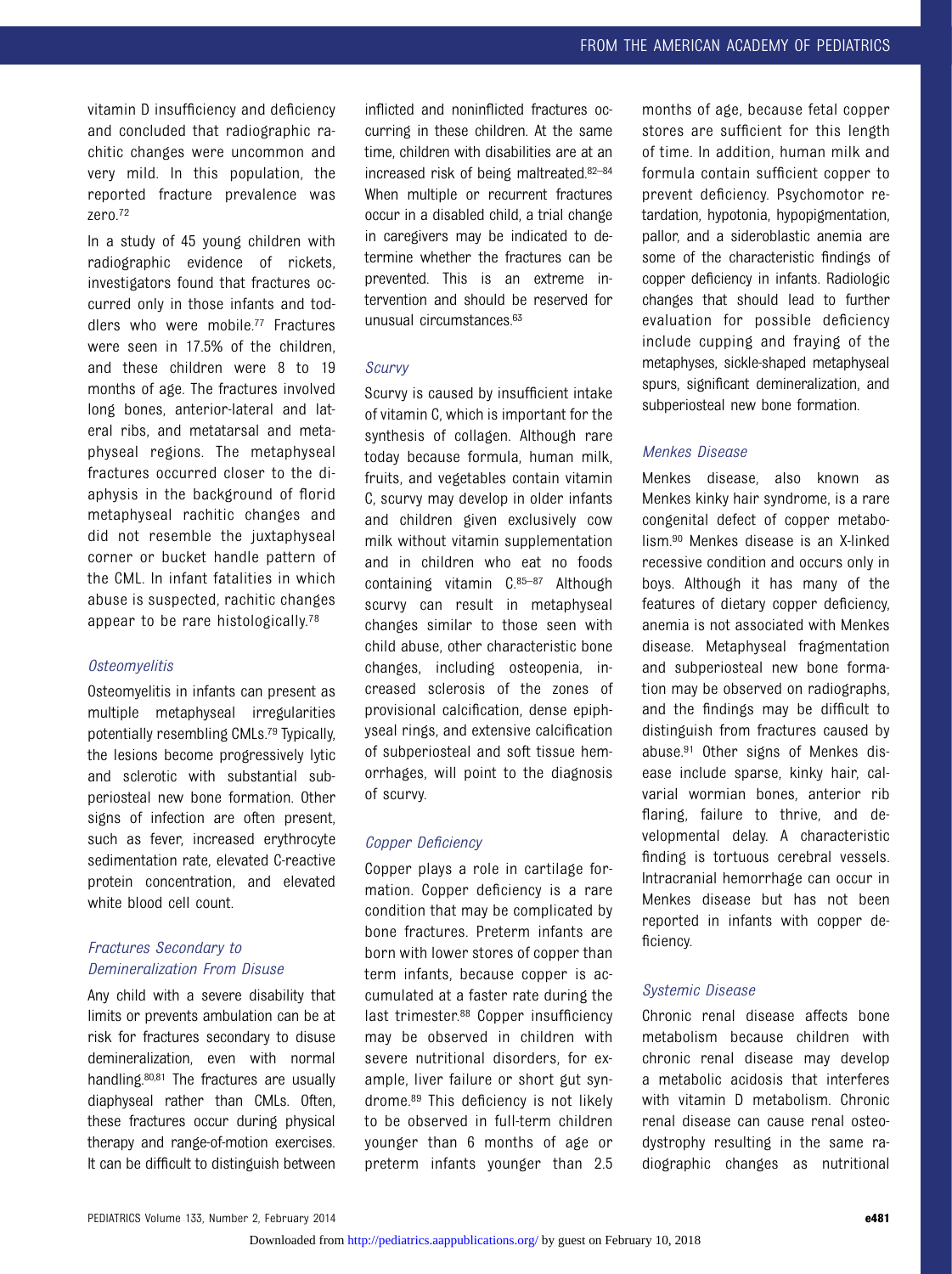rickets. Because chronic liver disease (eg, biliary atresia) interferes with vitamin D metabolism, such children may be at an increased risk of fractures. Fanconi syndrome, hypophosphatasia, hypophosphatemic (vitamin D resistant) rickets, hyperparathyroidism, and renal tubular acidosis also cause clinical variants of rickets.

# Temporary Brittle Bone Disease Hypothesis

Physicians should be aware of alternative diagnoses that are unsupported by research but are sometimes suggested when an infant has unexplained fractures. In 1993, Paterson proposed that some infants may be born with bones that are temporarily more fragile or vulnerable to fracture in the context of normal handling, which he called "temporary brittle bone disease."<sup>92</sup> Paterson suggested that some trace element deficiency, such as copper or a transient collagen immaturity, caused the disease but provided no scientific data that confirmed his hypotheses and offered no specific test that confirmed temporary brittle bone disease.61 Subsequent studies did not support his hypotheses, and his case analysis has been refuted.57,93–<sup>95</sup>

Miller hypothesized that temporary brittle bone disease is a result of fetal immobilization or intrauterine confinement that leads to transient bone loss or osteopenia.96,97 In support of his hypothesis, he reported that 95% of 21 infants with multiple unexplained fractures had decreased fetal movements, according to their mothers.97,98 Although he used bone densitometry in each patient as a basis for his conclusions, none of the patients had had bone densitometry performed at the time of the fracture. The testing was performed 8 to 21 weeks later, and no infants were tested before 5 months of age. In addition, bone densitometry standards have not been established

for infants. He relied on the mother's history of decreased fetal movements and provided no independent measurements of those movements. Palacios and Rodriguez found no evidence that oligohydramnios affects bone mass of the fetus, probably because fetal movement is only restricted in the last trimester of pregnancy by oligohydramnios and because the mechanical loading on the bones stimulating bone formation is conserved.99

#### Medical Evaluation

#### History of Present Illness

It is essential to obtain a detailed history to determine how an injury occurred. If an injury in a nonverbal child was witnessed, the caregiver should be able to provide details about the child's activity and position before an injury and the child's final position and location after the injury occurred.46 Verbal children with concerning fractures should be interviewed apart from caregivers and ideally by a professional who is skilled in forensic interviewing.

A comparison of the histories provided by caregivers of children with noninflicted femoral fractures and by caregivers of children whose injuries were caused by abuse is instructive. When an injury was caused by abuse, the caregiver provided either no history of an injury or related a history of a low-energy event. By contrast, 29% of the caregivers of children with noninflicted injuries provided some highenergy explanation, such as a motor vehicle collision or that the child fell from a height.16 Most of the lowenergy mechanisms provided for the noninflicted injuries involved falls including stair falls and siblings landing on the femur during play.16,46

The child's response to the event may also provide important clues about the etiology. The majority of children with long bone fractures will have

some swelling, pain, or other signs, such as decreased use of the extremity, suggesting a fracture.100,101 Some children, however, will have minimal external signs of injury.102 The absence of any history of injury, a vague description of the event, a delay in seeking care, the absence of an explanation for an injury particularly in a nonambulatory child, or an inconsistent explanation should increase the physician's concern that an injury was caused by child abuse (see Table 3).13,16

#### Past Medical History

The past medical history is important and should include details about the mother's pregnancy. If the child was born preterm, the infant's bone mineral content may be reduced, and the infant may be at risk for fracture. A history of total parental nutrition, hepatobiliary disease, diuretic therapy, hypercalciuria, or corticosteroids may make the bones of a low birth weight infant even more vulnerable to fracture. In addition, chronic diseases, such as renal insufficiency or metabolic acidosis, malabsorption, cerebral palsy or other neuromuscular disorders, genetic diseases that affect skeletal development, or any illness that limits mobility, may affect bone strength. A thorough dietary history and history of medications that can

#### TABLE 3 When Is a Fracture Suspicious for Child Abuse?

• No history of injury

• History of injury not plausible—mechanism described not consistent with the type of fracture, the energy load needed to cause the fracture, or the severity of the injury

- Inconsistent histories or changing histories provided by caregiver
- Fracture in a nonambulatory child
- Fracture of high specificity for child abuse (eg, rib fractures)
- Multiple fractures
- Fractures of different ages
- Other injuries suspicious for child abuse • Delay in seeking care for an injury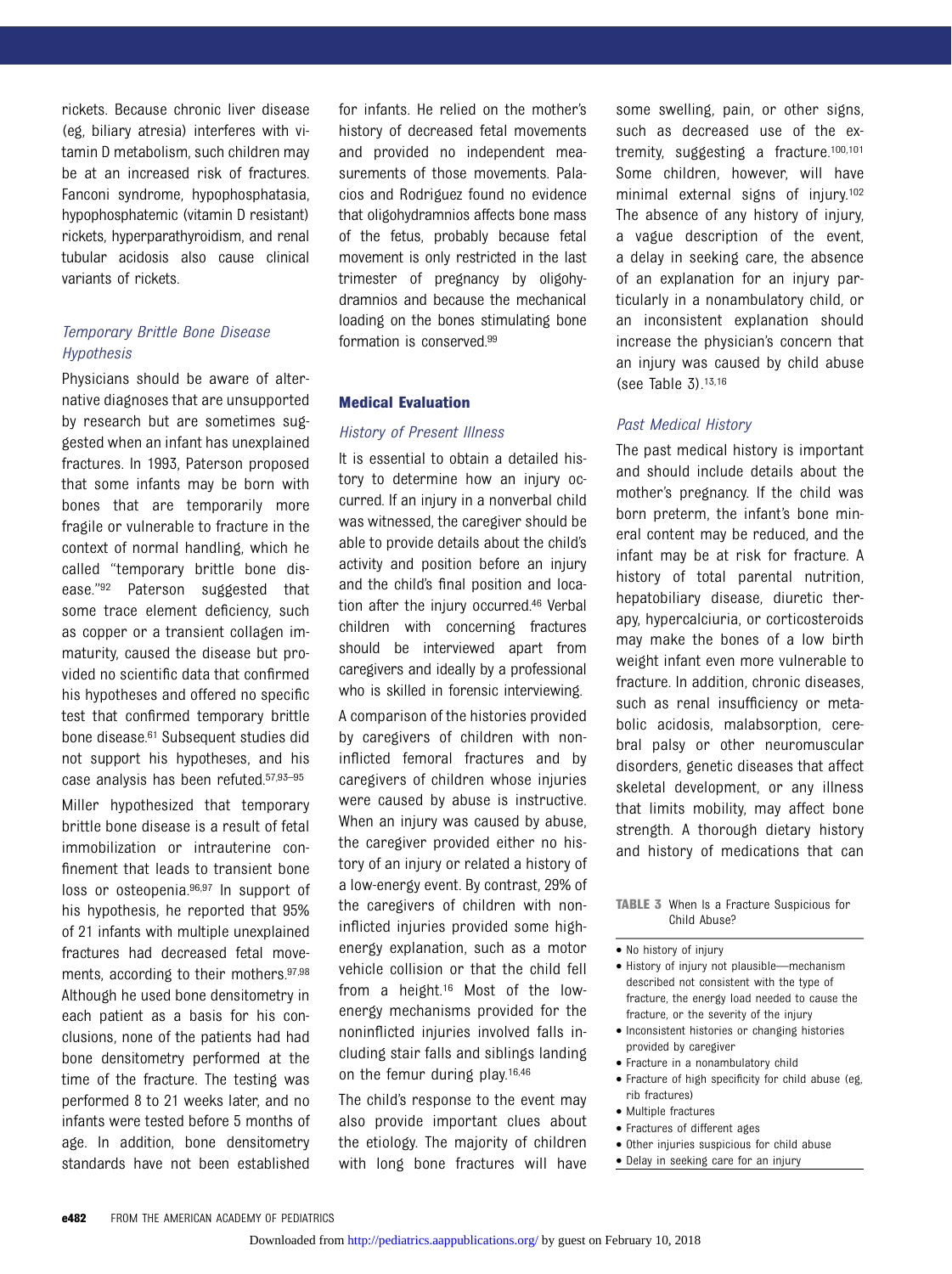predispose to fractures are important. The physician should inquire about previous injuries including bruises and determine the child's developmental abilities, because children who are not yet mobile are much more likely to have fractures caused by abuse.

## Family History

A family history of multiple fractures, early-onset hearing loss, abnormally developed dentition, blue sclera, and short stature should suggest the possibility of OI.

#### Social History

The physician should obtain a complete psychosocial history, including asking who lives in the home and who has provided care for the child. The history should inquire about intimate partner violence, substance abuse including drugs and alcohol, mental illness, and previous involvement with child protective services and/or law enforcement.

# Physical Examination

The child should have a comprehensive physical examination, and the growth chart should be carefully reviewed. Abnormal weight may suggest neglect or endocrine or metabolic disorders. Any signs or symptoms of fractures, such as swelling, limitation of motion, and point tenderness should be documented. The physician should do a complete skin examination to look for bruises and other skin findings because bruises are the most common injury caused by child abuse. The majority of children with fractures do not have bruising associated with the fracture; the presence or absence of such bruising does not help to determine which fractures are caused by child abuse.103,104 Bruising in a child who is not yet cruising or bruising in unusual locations, such as the ears,

neck, or trunk should raise suspicion for child abuse.105,106 The child should be examined for other injuries caused by child abuse, in addition to signs of other medical conditions associated with bone fragility. Blue sclerae are seen in certain types of OI. Sparse, kinky hair is associated with Menkes disease. Dentinogenesis imperfecta is occasionally identified in older children with OI.

## Laboratory Evaluation

The clinical evaluation should guide the laboratory evaluation. In children with fractures suspicious for abuse, serum calcium, phosphorus, and alkaline phosphatase should be reviewed, although alkaline phosphatase may be elevated with healing fractures. The physician should consider checking serum concentrations of parathyroid hormone and 25-hydroxyvitamin D, as well as urinary calcium excretion (eg, random urinary calcium/creatinine ratio) in all young children with fractures concerning for abuse, but these levels should certainly be assessed if there is radiographic evidence of osteopenia or metabolic bone disease. Screening for abdominal trauma with liver function studies as well as amylase and lipase concentration should be performed when severe or multiple injuries are identified. A urinalysis should be performed to screen for occult blood. Serum copper, vitamin C, and ceruloplasmin concentrations should be considered if the child is at risk for scurvy or copper deficiency and has radiographic findings that include metaphyseal abnormalities.

If OI is suspected, sequence analysis of the COL1A1 and COL1A2 genes that are associated with 90% of cases of OI as well as other genes associated with less common autosomalrecessive forms of OI may be more sensitive than biochemical tests of type I collagen and may identify the mutation to guide testing of other family members.107 Some of the less common forms of OI are OI types IIB and VII, CRTAP; OI type VI, FKBP10; OI type VIII, LEPRE1; OI type IX, PPIB; OI type X, SERPINH1; OI type XI, SP7; OI type XII, SERPINF1; and OI type XIII, BMP1. DNA sequencing can be performed using genomic DNA isolated from peripheral blood mononuclear cells or even saliva, whereas the biochemical analysis of type I collagen requires a skin biopsy. Doing both DNA analysis and skin biopsy is not indicated in most cases. Consultation with a pediatric geneticist may be helpful in deciding which children to test and which test to order.108

#### Imaging Approach

Children younger than 2 years with fractures suspicious for child abuse should have a radiographic skeletal survey to look for other bone injuries or osseous abnormalities.109 Additional fractures are identified in approximately 10% of skeletal surveys, with higher yields in infants.<sup>110</sup> Skeletal surveys may be appropriate in some children between ages 2 and 5 years, depending on the clinical suspicion of abuse. If specific clinical findings indicate an injury at a particular site, imaging of that area should be obtained regardless of the child's age.

The American College of Radiology has developed specific practice guidelines for skeletal surveys in children.111 Twenty-one images are obtained, including frontal images of the appendicular skeleton, frontal and lateral views of the axial skeleton, and oblique views of the chest. Oblique views of the chest have been shown to increase the sensitivity, specificity, and accuracy of the identification of rib fractures.112 A full 4 skull series should be obtained if there are concerns of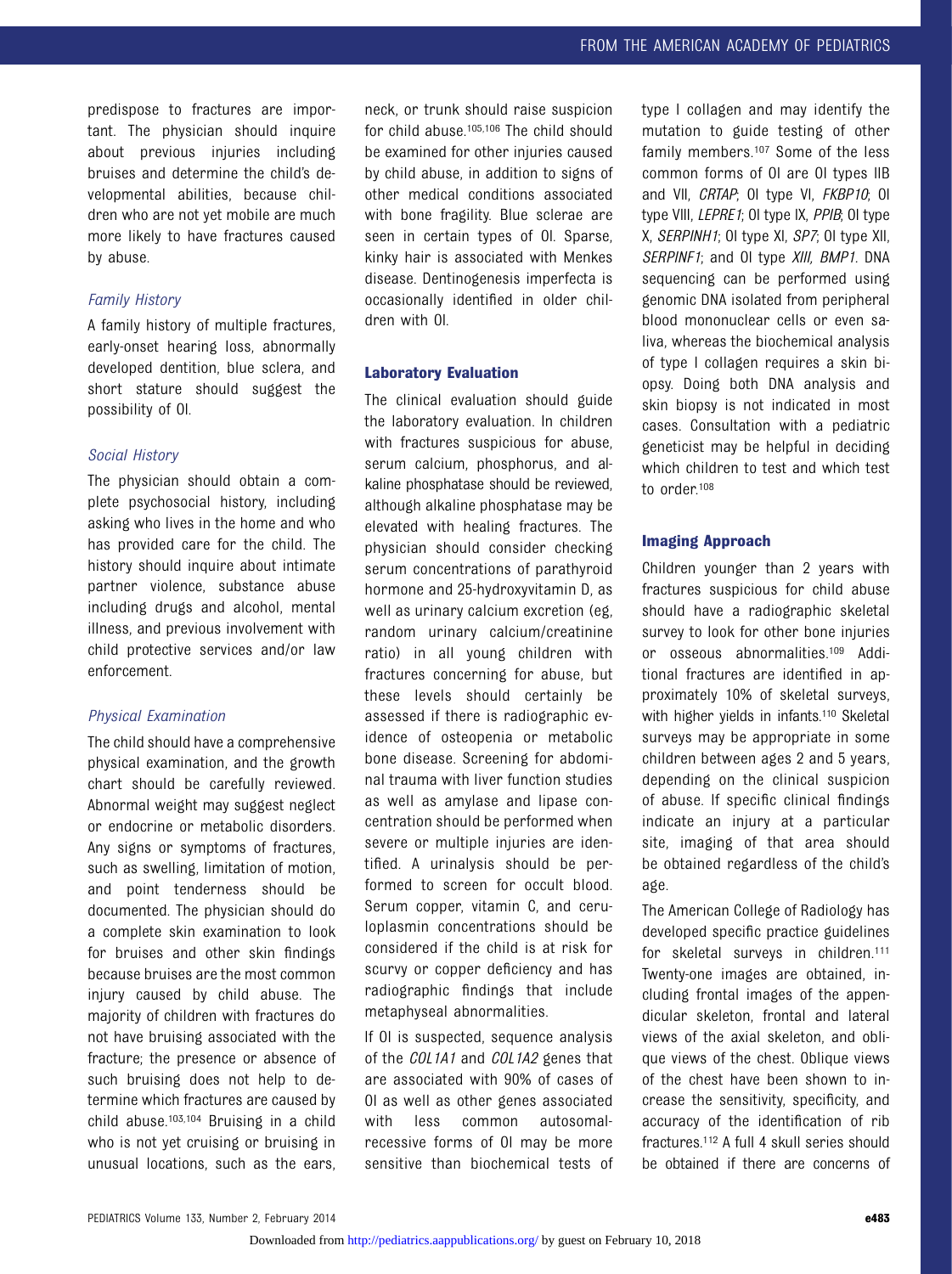head injury. Computed tomography (CT) 3-dimensional models are valuable adjuncts to the radiographs and have the potential to replace the skull series.113 This has not been studied systematically in this context, however. Because lateral views of the extremities increase yield, some authors suggest that these views be included in the imaging protocol.<sup>114</sup> Fractures may be missed if the guidelines are not followed or if the images are of poor quality.115 A repeat skeletal survey should be performed approximately 2 to 3 weeks after the initial skeletal survey if child abuse is strongly suspected.109,116 The follow-up examination may identify fractures not seen on the initial skeletal survey, can clarify uncertain findings identified by the initial skeletal survey, and improves both sensitivity and specificity of the skeletal survey.<sup>116,117</sup> In one study, 13 of 19 fractures found on the follow-up examination were not seen on the initial series.116 The number of images on the follow-up examination may be limited to 15 views by omitting the views of the skull, pelvis, and lateral spine.<sup>118</sup>

Radiography may assist in assessing the approximate time when an injury occurred because long bone fractures heal following a particular sequence.<sup>119</sup> If the healing pattern is not consistent with the explanation provided, the accuracy of the explanation should be questioned.

Bone scintigraphy may be used to complement the skeletal survey but should not be the sole method of identifying fractures in infants. Although it has high overall sensitivity, it lacks specificity for fracture detection and may fail to identify CMLs and skull fractures.109,119,120 Scintigraphy does have high sensitivity for identifying rib fractures, which can be difficult to detect before healing. In toddlers and older children, the use of bone scintigraphy or skeletal survey depends on the specific clinical indicators of abuse.109

Because brain injuries are often occult, head imaging should be considered for any child younger than 1 year with a fracture suspicious for abuse.121 Imaging studies may help clarify whether the child has been abused, provide further support for a diagnosis of child abuse, and identify other injuries that require treatment. Additional imaging may be needed if the child has signs or symptoms of chest, abdominal, or neck injury.

Chest CT can identify rib fractures that are not seen on chest radiographs.122 CT is particularly useful in detecting anterior rib fractures and rib fractures at all stages of healing—early subacute, subacute, and old fractures. Although CT may be more sensitive in identifying these injuries, a chest CT exposes the child to significantly more radiation than chest radiography. Every effort should be made to reduce children's exposure to radiation while at the same time considering the risk to the child if abuse is not identified.123 Therefore, selective application of this technique in certain clinical settings is appropriate.

Other modalities may become available in the future that will provide more accurate identification of skeletal injuries. Whole-body short tau inverse recovery imaging, a magnetic resonance imaging (MRI) technique, may identify rib fractures not recognized on the radiographic skeletal survey.124 In a study of 21 infants with suspected abuse, whole-body MRI at 1.5-Tesla was insensitive in the detection of CMLs and rib fractures. In some cases, whole-body MRI identified soft tissue edema and joint effusions that led to the identification of skeletal injuries with additional radiographs.<sup>125</sup> Bone scintigraphy with  $18F$ -sodium fluoride positron emission tomography (18F-NaF PET) bone scan may be useful in cases

of equivocal or negative skeletal surveys when there is high clinical suspicion of abuse. If available, a  $^{18}$ F-NaF positron emission tomography bone scan has better contrast and spatial resolution than  $99m$ Tc-labeled methylene diphosphonate.120

Although bone densitometry by dualenergy x-ray absorptiometry is useful to predict bone fragility and fracture risk in older adults, interpretation of bone densitometry in children and adolescents is more problematic.126 In adults, bone densitometry is interpreted using T scores, which describe the number of SDs above or below the average peak bone mass for a genderand race-adjusted reference group of normal subjects. Because peak bone mass is not achieved until approximately 30 years of age, in children, z scores must be used to express bone density, because z scores express the child's bone mineral density as a function of SDs above or below the average for an age- and gender-matched norm control population.127 In addition, because bone size influences dual-energy x-ray absorptiometry, z scores must also be adjusted for height  $z$  scores.<sup>128</sup> The International Society for Clinical Densitometry recommends that the diagnosis of osteoporosis in childhood should not be made on the basis of low bone mass alone but should also include a clinically significant history of low-impact fracture. The recommendations currently apply to children 5 years and older, although reference data are available for children as young as 3 years.129,130 Unfortunately, there are limited reference data for the young, nonverbal child who is most at risk for suffering fractures caused by child abuse.

# Evaluation of Siblings

Siblings, especially twins, and other young household members of children who have been physically abused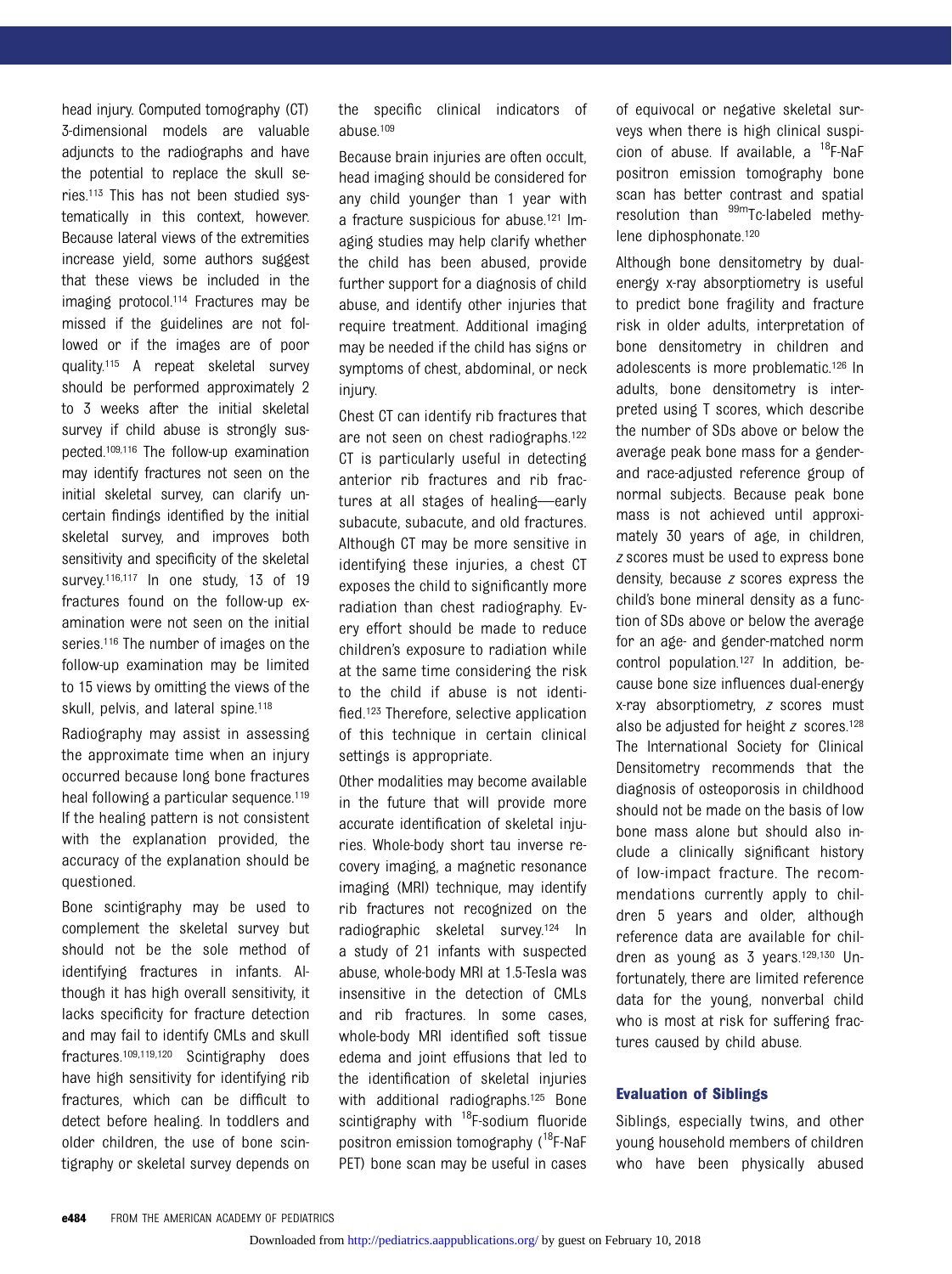should be evaluated for maltreatment.131 In a study of 795 siblings in 400 households of a child who had been abused or neglected, all siblings in 37% of households and some siblings in 20% of households had suffered some form of maltreatment.132 In this study, which included all manifestations of maltreatment, siblings were found to be more at risk for maltreatment if the index child suffered moderate or severe maltreatment. In addition to a careful evaluation, imaging should be considered for any siblings younger than 2 years, especially if there are signs of abuse.

#### **DIAGNOSIS**

When evaluating a child with a fracture, physicians must take a careful history of any injury event and then determine whether the mechanism described and the severity and timing are consistent with the injury identified (see Table  $3$ ).<sup>133</sup> They must consider and evaluate for possible diagnoses in addition to other signs or symptoms of child abuse. A careful evaluation for other injuries is important because the presence of additional injuries that are associated with child abuse increases the likelihood that a particular fracture was inflicted.16,43 It is important to remember that even if a child has an underlying disorder or disability that could increase the likelihood of a fracture, the child may also have been abused because children with disabilities and other special health care needs are at increased risk of child abuse.83,84 Physicians should keep an open mind to the possibility of abuse and remember that child abuse occurs in all socioeconomic

groups and across all racial and ethnic groups. Many of these diagnoses are complex. If a physician is uncertain about how to evaluate an injury or if they should suspect a fracture was caused by child abuse, they should consult a child abuse pediatrician or multidisciplinary child abuse team to assist in the evaluation, particularly if the child is nonambulatory or younger than 1 year of age.134 In certain circumstances, the physician will need to consult an orthopedist, endocrinologist, geneticist, or other subspecialists.

All US states, commonwealths, and territories have mandatory reporting requirements for physicians and other health care providers when child abuse is suspected. Physicians should be aware of and comply with the reporting requirements of their state. Typically, the standard for making a report is when the reporter "suspects" or "has reason to believe" that a child has been abused or neglected. Sometimes determining whether that "reasonable belief" or "reasonable suspicion" standard has been met can be nuanced and complex. The physician should keep in mind that incontrovertible proof of abuse or neglect is not required by state statutes, and there may be cases in which it is reasonable to consult with a child abuse pediatrician about whether a report should be made.

#### LEAD AUTHOR

Emalee G. Flaherty, MD, FAAP

#### COMMITTEE ON CHILD ABUSE AND NEGLECT, 2012–2013

Cindy W. Christian, MD, FAAP, Chairperson James E. Crawford-Jakubiak, MD, FAAP

Emalee G. Flaherty, MD, FAAP John M. Leventhal, MD, FAAP James L. Lukefahr, MD, FAAP Robert D. Sege MD, PhD, FAAP

#### LIAISONS

Harriet MacMillan, MD - American Academy of Child and Adolescent Psychiatry Catherine M. Nolan, MSW, ACSW – Administration for Children, Youth, and Families Linda Anne Valley,  $PhD - Centers$  for Disease Control and Prevention

#### **STAFF**

Tammy Piazza Hurley

#### SECTION ON RADIOLOGY EXECUTIVE COMMITTEE, 2012–2013

Christopher I. Cassady, MD, FAAP, Chairperson Dorothy I. Bulas, MD, FAAP John A. Cassese, MD, FAAP Amy R. Mehollin-Ray, MD, FAAP Maria-Gisela Mercado-Deane, MD, FAAP Sarah Sarvis Milla, MD, FAAP

#### **STAFF**

Vivian Thorne

#### SECTION ON ENDOCRINOLOGY EXECUTIVE COMMITTEE, 2012–2103

Irene N. Sills, MD, FAAP, Chairperson Clifford A. Bloch, MD, FAAP Samuel J. Casella, MD, MSc, FAAP Joyce M. Lee, MD, FAAP Jane Lockwood Lynch, MD, FAAP Kupper A. Wintergerst, MD, FAAP

#### **STAFF**

Laura Laskosz, MPH

#### SECTION ON ORTHOPEDICS EXECUTIVE COMMITTEE, 2012–2013

Richard M. Schwend, MD, FAAP, Chairperson J. Eric Gordon, MD, FAAP Norman Y. Otsuka, MD, FAAP Ellen M. Raney, MD, FAAP Brian A. Shaw, MD, FAAP Brian G. Smith, MD, FAAP Lawrence Wells, MD, FAAP Paul W. Esposito, MD, USBJD Liaison

#### **STAFF**

Niccole Alexander, MPP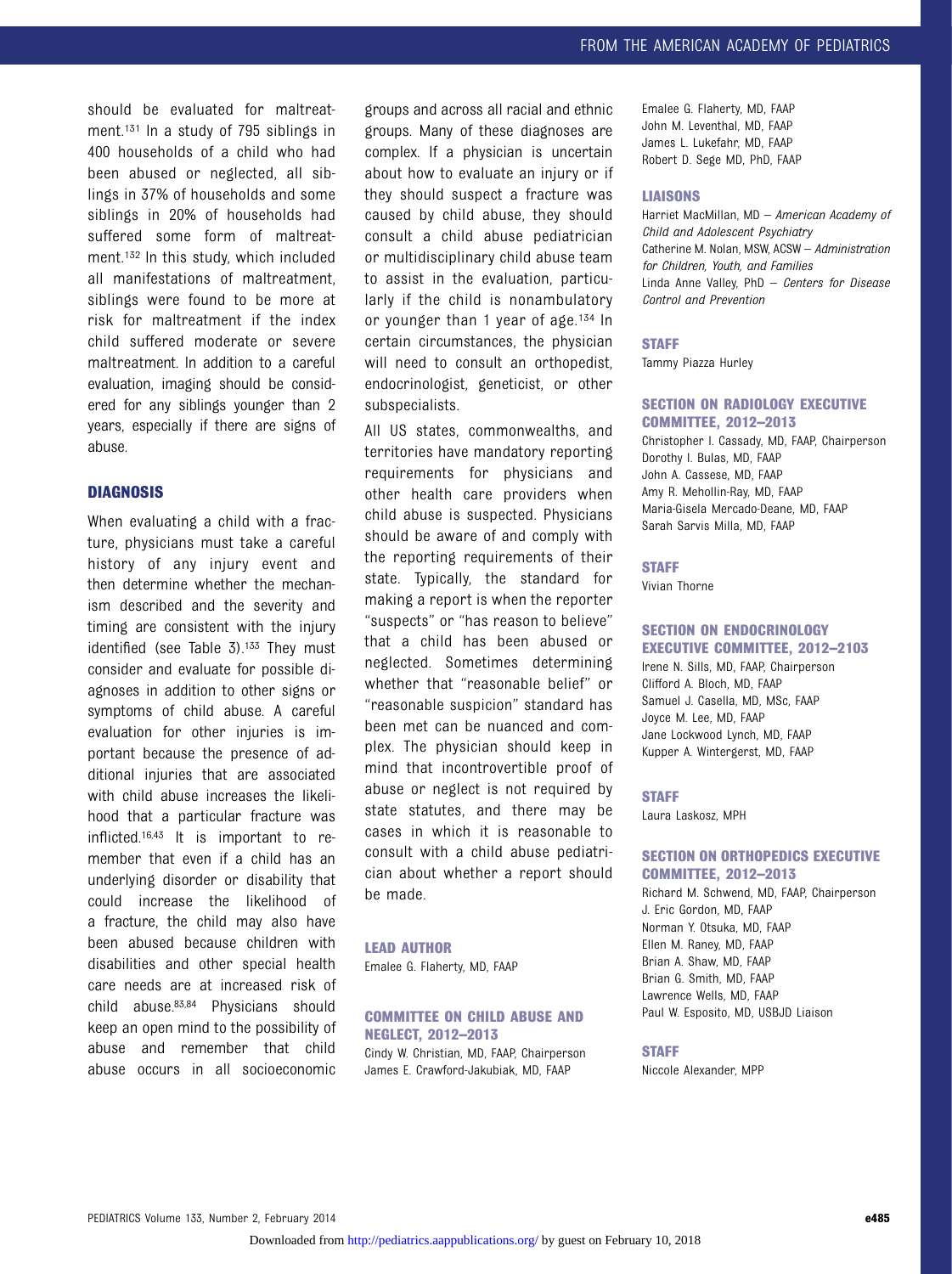#### **REFERENCES**

- 1. Loder RT, Feinberg JR. Orthopaedic injuries in children with nonaccidental trauma: demographics and incidence from the 2000 kids' inpatient database  $[$  published correction appears in  $J$ Pediatr Orthop. 2008;28(6):699]. J Pediatr Orthop. 2007;27(4):421–426
- 2. Jenny C, Hymel KP, Ritzen A, Reinert SE, Hay TC. Analysis of missed cases of abusive head trauma [see comment; published correction appears in JAMA. 1999; 282(1):29]. JAMA. 1999;281(7):621–626
- 3. Ravichandiran N, Schuh S, Bejuk M, et al. Delayed identification of pediatric abuserelated fractures. Pediatrics. 2010;125(1): 60–66
- 4. Skellern C, Donald T. Suspicious childhood injury: formulation of forensic opinion. J Paediatr Child Health. 2011;47(11):771– 775
- 5. O'Neill JA, Jr, Meacham WF, Griffin JP, Sawyers JL. Patterns of injury in the battered child syndrome. J Trauma. 1973; 13(4):332–339
- 6. Gallagher SS, Finison K, Guyer B, Goodenough S. The incidence of injuries among 87,000 Massachusetts children and adolescents: results of the 1980–81 Statewide Childhood Injury Prevention Program Surveillance System. Am J Public Health. 1984;74(12):1340–1347
- 7. Spady DW, Saunders DL, Schopflocher DP, Svenson LW. Patterns of injury in children: a population-based approach. Pediatrics. 2004;113(3 pt 1):522–529
- 8. Rennie L, Court-Brown CM, Mok JYQ, Beattie TF. The epidemiology of fractures in children. Injury. 2007;38(8):913–922
- 9. Leventhal JM, Martin KD, Asnes AG. Incidence of fractures attributable to abuse in young hospitalized children: results from analysis of a United States database. Pediatrics. 2008;122(3):599–604
- 10. Schwend RM, Werth C, Johnston A. Femur shaft fractures in toddlers and young children: rarely from child abuse. J Pediatr Orthop. 2000;20(4):475–481
- 11. Hennrikus WL, Shaw BA, Gerardi JA. Injuries when children reportedly fall from a bed or couch. Clin Orthop Relat Res. 2003; (407):148–151
- 12. Worlock P, Stower M, Barbor P. Patterns of fractures in accidental and non-accidental injury in children: a comparative study. Br Med J (Clin Res Ed). 1986;293(6539):100– 102
- 13. Leventhal JM, Thomas SA, Rosenfield NS, Markowitz RI. Fractures in young children. Distinguishing child abuse from un-

intentional injuries. Am J Dis Child. 1993; 147(1):87–92

- 14. Leventhal JM, Larson IA, Abdoo D, et al. Are abusive fractures in young children becoming less common? Changes over 24 years. Child Abuse Negl. 2007;31(3):311– 322
- 15. Kemp AM, Dunstan F, Harrison S, et al. Patterns of skeletal fractures in child abuse: systematic review [review]. BMJ. 2008;337:a1518
- 16. Hui C, Joughin E, Goldstein S, et al. Femoral fractures in children younger than three years: the role of nonaccidental injury. J Pediatr Orthop. 2008;28(3):297–302
- 17. Pandya NK, Baldwin K, Wolfgruber H, Christian CW, Drummond DS, Hosalkar HS. Child abuse and orthopaedic injury patterns: analysis at a level I pediatric trauma center. J Pediatr Orthop. 2009;29 (6):618–625
- 18. Coffey C, Haley K, Hayes J, Groner JI. The risk of child abuse in infants and toddlers with lower extremity injuries. J Pediatr Surg. 2005;40(1):120–123
- 19. Kleinman PK. The spectrum of nonaccidental injuries (child abuse) and its imitators. In: Hodler J, Zollikofer CL, Schulthess GK, eds. Musculoskeletal Diseases 2009–2012. Milan, Italy: Springer Italia; 2009:227–233
- 20. Clarke NMP, Shelton FRM, Taylor CC, Khan T, Needhirajan S. The incidence of fractures in children under the age of 24 months—in relation to non-accidental injury. Injury. 201243(6):762–765
- 21. Kleinman PK. Diagnostic Imaging of Child Abuse. 2nd ed. St. Louis, MO: Mosby; 1998
- 22. Barsness KA, Cha E-S, Bensard DD, et al. The positive predictive value of rib fractures as an indicator of nonaccidental trauma in children [see comment]. J Trauma. 2003;54(6):1107–1110
- 23. Bulloch B, Schubert CJ, Brophy PD, Johnson N, Reed MH, Shapiro RA. Cause and clinical characteristics of rib fractures in infants. Pediatrics. 2000:105(4). Available at: [www.](www.pediatrics.org/cgi/content/full/105/4/E48) [pediatrics.org/cgi/content/full/105/4/E48](www.pediatrics.org/cgi/content/full/105/4/E48)
- 24. Kleinman PK, Schlesinger AE. Mechanical factors associated with posterior rib fractures: laboratory and case studies. Pediatr Radiol. 1997;27(1):87–91
- 25. Bixby SD, Abo A, Kleinman PK. High-impact trauma causing multiple posteromedial rib fractures in a child. Pediatr Emerg Care. 2011;27(3):218–219
- 26. Feldman KW, Brewer DK. Child abuse, cardiopulmonary resuscitation, and rib fractures. Pediatrics. 1984;73(3):339–342
- 27. Spevak MR, Kleinman PK, Belanger PL, Primack C, Richmond JM. Cardiopulmonary resuscitation and rib fractures in infants. A postmortem radiologicpathologic study. JAMA. 1994;272(8):617– 618
- 28. Matshes EW, Lew EO. Two-handed cardiopulmonary resuscitation can cause rib fractures in infants. Am J Forensic Med Pathol. 2010;31(4):303–307
- 29. Kleinman PK, Perez-Rossello JM, Newton AW, Feldman HA, Kleinman PL. Prevalence of the classic metaphyseal lesion in infants at low versus high risk for abuse. AJR Am J Roentgenol. 2011;197(4):1005-1008
- 30. Kleinman PK, Marks SC, Jr, Richmond JM, Blackbourne BD. Inflicted skeletal injury: a postmortem radiologic-histopathologic study in 31 infants. AJR Am J Roentgenol. 1995;165(3):647–650
- 31. Kleinman PK. Problems in the diagnosis of metaphyseal fractures. Pediatr Radiol. 2008;38(suppl 3):S388–S394
- 32. O'Connell A, Donoghue VB. Can classic metaphyseal lesions follow uncomplicated caesarean section? Pediatr Radiol. 2007;37(5):488–491
- 33. Grayev AM, Boal DK, Wallach DM, Segal LS. Metaphyseal fractures mimicking abuse during treatment for clubfoot [see comment]. Pediatr Radiol. 2001;31(8):559–563
- 34. King J, Diefendorf D, Apthorp J, Negrete VF, Carlson M. Analysis of 429 fractures in 189 battered children. J Pediatr Orthop. 1988;8(5):585–589
- 35. Pierce MC, Bertocci G. Injury biomechanics and child abuse. Annu Rev Biomed Eng. 2008;10:85–106
- 36. Pierce MC, Bertocci GE, Vogeley E, Moreland MS. Evaluating long bone fractures in children: a biomechanical approach with illustrative cases. Child Abuse Negl. 2004;28 (5):505–524
- 37. Pierce MC, Bertocci G. Fractures resulting from inflicted trauma: assessing injury and history compatibility. Clin Pediatr Emerg Med. 2006;7(3):143–148
- 38. Rex C, Kay PR. Features of femoral fractures in nonaccidental injury. J Pediatr Orthop. 2000;20(3):411–413
- 39. Haney SB, Starling SP, Heisler KW, Okwara L. Characteristics of falls and risk of injury in children younger than 2 years. Pediatr Emerg Care. 2010;26(12):914–918
- 40. Nimityongskul P, Anderson LD. The likelihood of injuries when children fall out of bed. J Pediatr Orthop. 1987;7(2):184–186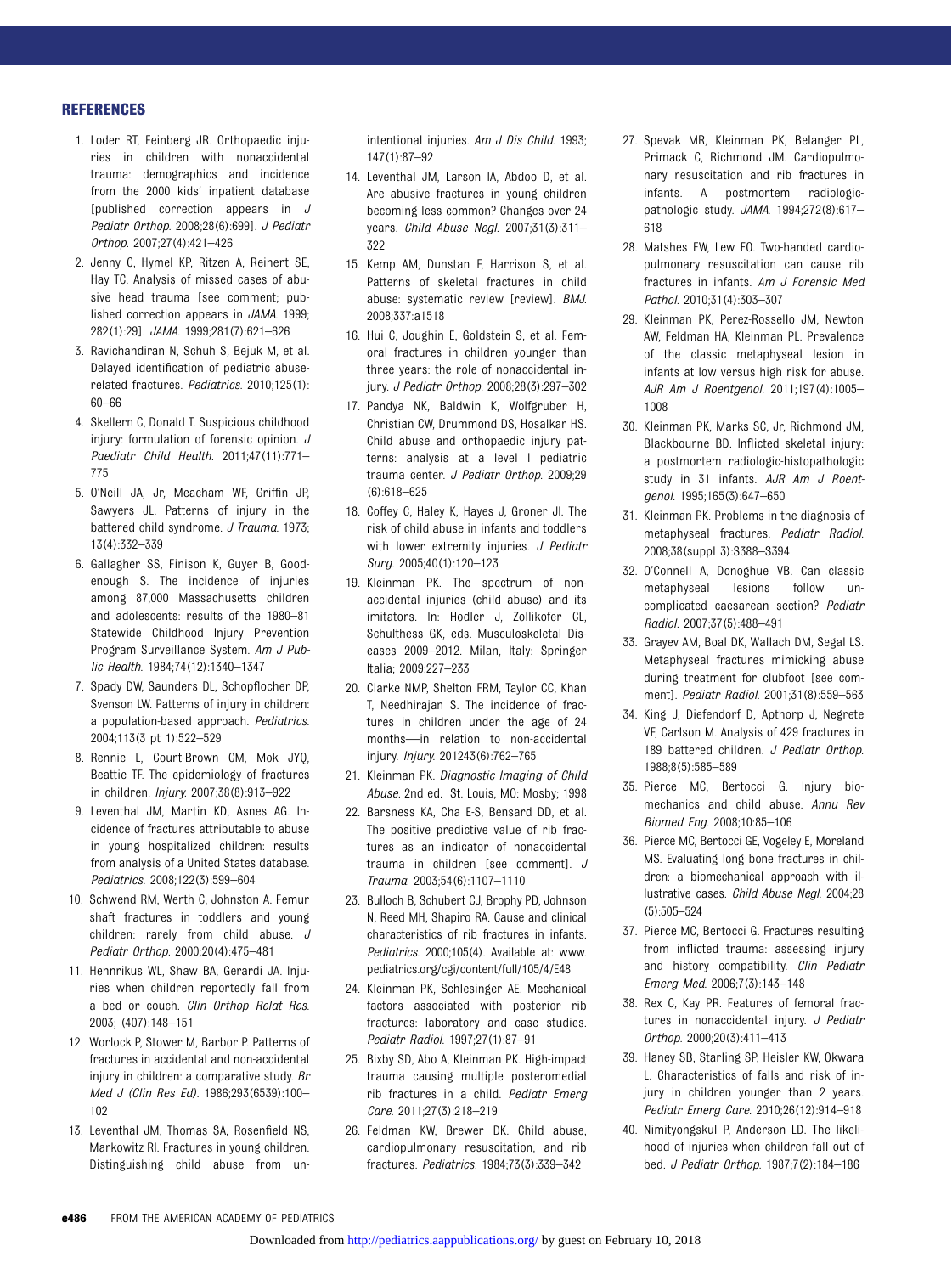- 41. Lyons TJ, Oates RK. Falling out of bed: a relatively benign occurrence. Pediatrics. 1993;92(1):125–127
- 42. Hansoti B, Beattie T. Can the height of fall predict long bone fracture in children under 24 months? Eur J Emerg Med. 2005; 12(6):285–286
- 43. Thomas SA, Rosenfield NS, Leventhal JM, Markowitz RI. Long-bone fractures in young children: distinguishing accidental injuries from child abuse. Pediatrics. 1991;88(3):471–476
- 44. Loder RT, O'Donnell PW, Feinberg JR. Epidemiology and mechanisms of femur fractures in children. J Pediatr Orthop. 2006;26(5):561–566
- 45. Baldwin K, Pandya NK, Wolfgruber H, Drummond DS, Hosalkar HS. Femur fractures in the pediatric population: abuse or accidental trauma? Clin Orthop Relat Res. 2011;469(3):798–804
- 46. Pierce MC, Bertocci GE, Janosky JE, et al. Femur fractures resulting from stair falls among children: an injury plausibility model. Pediatrics. 2005;115(6):1712–1722
- 47. Haney SB, Boos SC, Kutz TJ, Starling SP. Transverse fracture of the distal femoral metadiaphysis: a plausible accidental mechanism. Pediatr Emerg Care. 2009;25 (12):841–844
- 48. Grant P, Mata MB, Tidwell M. Femur fracture in infants: a possible accidental etiology. Pediatrics. 2001;108(4):1009–1011
- 49. Pandya NK, Baldwin KD, Wolfgruber H, Drummond DS, Hosalkar HS. Humerus fractures in the pediatric population: an algorithm to identify abuse.  $J$  Pediatr Orthop B. 2010;19(6):535–541
- 50. Strait RT, Siegel RM, Shapiro RA. Humeral fractures without obvious etiologies in children less than 3 years of age: when is it abuse? Pediatrics. 1995;96(4 pt 1):667– 671
- 51. Hymel KP, Jenny C. Abusive spiral fractures of the humerus: a videotaped exception. Arch Pediatr Adolesc Med. 1996; 150(2):226–227
- 52. Laskey AL, Stump TE, Hicks RA, Smith JL. Yield of skeletal surveys in children ≤18 months of age presenting with isolated skull fractures. J Pediatr. 2013;162(1):86- $89$
- 53. Wood JN, Christian CW, Adams CM, Rubin DM. Skeletal surveys in infants with isolated skull fractures. Pediatrics. 2009;123 (2). Available at: [www.pediatrics.org/cgi/](www.pediatrics.org/cgi/content/full/123/2/e247&tnqh_x2013;e252) [content/full/123/2/e247](www.pediatrics.org/cgi/content/full/123/2/e247&tnqh_x2013;e252)–e252
- 54. Byers PH, Steiner RD. Osteogenesis imperfecta. Annu Rev Med. 1992;43:269– 282
- 55. Wallis GA, Starman BJ, Zinn AB, Byers PH. Variable expression of osteogenesis imperfecta in a nuclear family is explained by somatic mosaicism for a lethal point mutation in the alpha 1(I) gene (COL1A1) of type I collagen in a parent. Am J Hum Genet. 1990;46(6):1034–1040
- 56. Barsh GS, Byers PH. Reduced secretion of structurally abnormal type I procollagen in a form of osteogenesis imperfecta. Proc Natl Acad Sci USA. 1981;78(8):5142– 5146
- 57. Sprigg A. Temporary brittle bone disease versus suspected non-accidental skeletal injury. Arch Dis Child. 2011;96(5):411–413
- 58. Greeley CS, Donaruma-Kwoh M, Vettimattam M, Lobo C, Williard C, Mazur L. Fractures at diagnosis in infants and children with osteogenesis imperfecta. J Pediatr Orthop. 2013;33(1):32–36 doi:10.1097/BPO.1090 b1013e318279c318255d
- 59. Singh Kocher M, Dichtel L. Osteogenesis imperfecta misdiagnosed as child abuse. J Pediatr Orthop B. 2011;20(6):440–443
- 60. Gahagan S, Rimsza ME. Child abuse or osteogenesis imperfecta: how can we tell? Pediatrics. 1991;88(5):987–992
- 61. Ablin DS, Sane SM. Non-accidental injury: confusion with temporary brittle bone disease and mild osteogenesis imperfecta. Pediatr Radiol. 1997;27(2): 111–113
- 62. Knight DJ, Bennet GC. Nonaccidental injury in osteogenesis imperfecta: a case report. J Pediatr Orthop. 1990;10(4):542–544
- 63. Jenny C; Committee on Child Abuse and Neglect. Evaluating infants and young children with multiple fractures. Pediatrics. 2006;118(3):1299–1303
- 64. Backström MC, Kuusela A-L, Mäki R. Metabolic bone disease of prematurity. Ann Med. 1996;28(4):275–282
- 65. Naylor KE, Eastell R, Shattuck KE, Alfrey AC, Klein GL. Bone turnover in preterm infants. Pediatr Res. 1999;45(3):363–366
- 66. Harrison CM, Johnson K, McKechnie E. Osteopenia of prematurity: a national survey and review of practice. Acta Paediatr. 2008;97(4):407–413
- 67. Amir J, Katz K, Grunebaum M, Yosipovich Z, Wielunsky E, Reisner SH. Fractures in premature infants. J Pediatr Orthop. 1988; 8(1):41–44
- 68. Bugental DB, Happaney K. Predicting infant maltreatment in low-income families: the interactive effects of maternal attributions and child status at birth. Dev Psychol. 2004;40(2):234–243
- 69. Keller KA, Barnes PD. Rickets vs. abuse: a national and international epidemic. Pediatr Radiol. 2008;38(11):1210–1216
- 70. Gordon CM, Feldman HA, Sinclair L, et al. Prevalence of vitamin D deficiency among healthy infants and toddlers. Arch Pediatr Adolesc Med. 2008;162(6):505–512
- 71. Greenspan A. Orthopedic Imaging: A Practical Approach. 4th ed. Philadelphia, PA: Lippincott Williams & Wilkins; 2004
- 72. Perez-Rossello JM, Feldman HA, Kleinman PK, et al. Rachitic changes, demineralization, and fracture risk in healthy infants and toddlers with vitamin D deficiency. Radiology. 2012;262(1):234– 241
- 73. Slovis TL, Chapman S. Vitamin D insufficiency/deficiency—a conundrum. Pediatr Radiol. 2008;38(11):1153
- 74. Slovis TL, Chapman S. Evaluating the data concerning vitamin D insufficiency/ deficiency and child abuse. Pediatr Radiol. 2008;38(11):1221–1224
- 75. Jenny C. Rickets or abuse? Pediatr Radiol. 2008;38(11):1219–1220
- 76. Schilling S, Wood JN, Levine MA, Langdon D, Christian CW. Vitamin D status in abused and nonabused children younger than 2 years old with fractures. Pediatrics. 2011;127(5):835–841
- 77. Chapman T, Sugar N, Done S, Marasigan J, Wambold N, Feldman K. Fractures in infants and toddlers with rickets. Pediatr Radiol. 2010;40(7):1184–1189
- 78. Perez-Rossello JM, McDonald AG, Rosenberg AE, Ivey SL, Richmond JM, Kleinman PK. Prevalence of rachitic changes in deceased infants: a radiologic and pathologic study. Pediatr Radiol. 2011;41(suppl 1):S57
- 79. Ogden JA. Pediatric osteomyelitis and septic arthritis: the pathology of neonatal disease. Yale J Biol Med. 1979;52(5):423–  $\overline{A}$
- 80. Whedon GD. Disuse osteoporosis: physiological aspects. Calcif Tissue Int. 1984;36 (suppl 1):S146–S150
- 81. Presedo A, Dabney KW, Miller F. Fractures in patients with cerebral palsy.  $J$  Pediatr Orthop. 2007;27(2):147–153
- 82. Westcott H. The abuse of disabled children: a review of the literature. Child Care Health Dev. 1991;17(4):243–258
- 83. Sullivan PM, Knutson JF. The association between child maltreatment and disabilities in a hospital-based epidemiological study. Child Abuse Negl. 1998;22(4): 271–288
- 84. Sullivan PM, Knutson JF. Maltreatment and disabilities: a population-based epidemiological study. Child Abuse Negl. 2000;24(10):1257–1273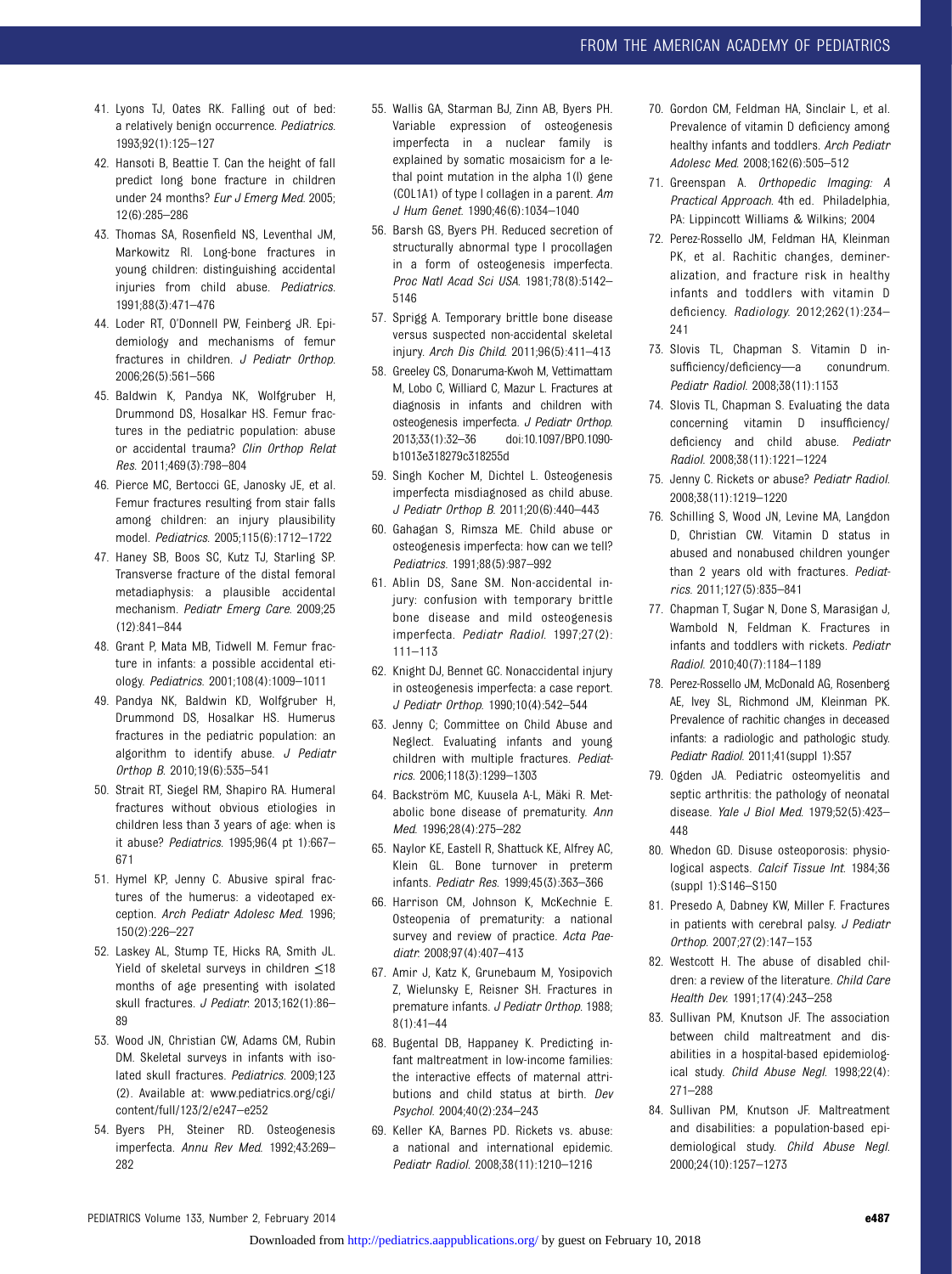- 85. Olmedo JM, Yiannias JA, Windgassen EB, Gornet MK. Scurvy: a disease almost forgotten. Int J Dermatol. 2006;45(8):909–913
- 86. Larralde M, Santos Muñoz A, Boggio P, Di Gruccio V, Weis I, Schygiel A. Scurvy in a 10-month-old boy. Int J Dermatol. 2007; 46(2):194–198
- 87. Nishio H, Matsui K, Tsuji H, Tamura A, Suzuki K. Immunohistochemical study of tyrosine phosphorylation signaling in the involuted thymus. Forensic Sci Int. 2000; 110(3):189–198
- 88. Shaw JC. Copper deficiency and nonaccidental injury. Arch Dis Child. 1988;63 (4):448–455
- 89. Marquardt ML, Done SL, Sandrock M, Berdon WE, Feldman KW. Copper deficiency presenting as metabolic bone disease in extremely low birth weight, short-gut infants. Pediatrics. 2012;130(3). Available at: [www.pediatrics.org/cgi/con](www.pediatrics.org/cgi/content/full/130/3/e695&tnqh_x2013;e698)[tent/full/130/3/e695](www.pediatrics.org/cgi/content/full/130/3/e695&tnqh_x2013;e698)–e698
- 90. Tümer Z, Møller LB. Menkes disease. Eur J Hum Genet. 2010;18(5):511–518
- 91. Bacopoulou F, Henderson L, Philip SG. Menkes disease mimicking non-accidental injury [published correction appears in Arch Dis Child. 2009;94(1):77]. Arch Dis Child. 2006;91(11):919
- 92. Paterson CR, Burns J, McAllion SJ. Osteogenesis imperfecta: the distinction from child abuse and the recognition of a variant form [see comment]. Am J Med Genet. 1993;45(2):187–192
- 93. Chapman S, Hall CM. Non-accidental injury or brittle bones. Pediatr Radiol. 1997;27 (2):106–110
- 94. Paterson CR. Temporary brittle bone disease: fractures in medical care. Acta Paediatr. 2009;98(12):1935–1938
- 95. Paterson CR. Temporary brittle bone disease: the current position. Arch Dis Child. 2011;96(9):901–902
- 96. Miller ME. The lesson of temporary brittle bone disease: all bones are not created equal. Bone. 2003;33(4):466–474
- 97. Miller ME. Temporary brittle bone disease: a true entity? Semin Perinatol. 1999;23(2): 174–182
- 98. Miller ME, Hangartner TN. Temporary brittle bone disease: association with decreased fetal movement and osteopenia. Calcif Tissue Int. 1999;64(2):137–143
- 99. Palacios J, Rodriguez JI. Extrinsic fetal akinesia and skeletal development: a study in oligohydramnios sequence. Teratology. 1990;42(1):1–5
- 100. Rivara FP, Parish RA, Mueller BA. Extremity injuries in children: predictive value of

clinical findings. Pediatrics. 1986;78(5): 803–807

- 101. Taitz J, Moran K, O'Meara M. Long bone fractures in children under 3 years of age: is abuse being missed in emergency department presentations? J Paediatr Child Health. 2004;40(4):170–174
- 102. Farrell C, Rubin DM, Downes K, Dormans J, Christian CW. Symptoms and time to medical care in children with accidental extremity fractures. Pediatrics. 2012;129 (1). Available at: [www.pediatrics.org/cgi/](www.pediatrics.org/cgi/content/full/129/1/ e128&tnqh_x2013;133) [content/full/129/1/ e128](www.pediatrics.org/cgi/content/full/129/1/ e128&tnqh_x2013;133)–133
- 103. Peters ML, Starling SP, Barnes-Eley ML, Heisler KW. The presence of bruising associated with fractures. Arch Pediatr Adolesc Med. 2008;162(9):877–881
- 104. Valvano TJ, Binns HJ, Flaherty EG, Leonhardt DE. Does bruising help determine which fractures are caused by abuse? Child Maltreat. 2009;14(4):376–381
- 105. Sugar NF, Taylor JA, Feldman KW; Puget Sound Pediatric Research Network. Bruises in infants and toddlers: those who don't cruise rarely bruise. Arch Pediatr Adolesc Med. 1999;153(4):399–403
- 106. Pierce MC, Kaczor K, Aldridge S, O'Flynn J, Lorenz DJ. Bruising characteristics discriminating physical child abuse from accidental trauma. Pediatrics. 2010;125 (1):67–74
- 107. Shapiro JR, Sponsellor PD. Osteogenesis imperfecta: questions and answers. Curr Opin Pediatr. 2009;21(6):709–716
- 108. Marlowe A, Pepin MG, Byers PH. Testing for osteogenesis imperfecta in cases of suspected non-accidental injury. J Med Genet. 2002;39(6):382–386
- 109. American Academy of Pediatrics; Section on Radiology; American Academy of Pediatrics. Diagnostic imaging of child abuse. Pediatrics. 2009;123(5):1430–1435
- 110. Duffy SO, Squires J, Fromkin JB, Berger RP. Use of skeletal surveys to evaluate for physical abuse: analysis of 703 consecutive skeletal surveys. Pediatrics. 2011;127 (1). Available at: [www.pediatrics.org/cgi/](www.pediatrics.org/cgi/content/full/127/1/e47&tnqh_x2013;e52) [content/full/127/1/e47](www.pediatrics.org/cgi/content/full/127/1/e47&tnqh_x2013;e52)–e52
- 111. American College of Radiology. ACR Practice Guidelines for Skeletal Surveys in Children. 2011. Available at: [www.acr.org/](www.acr.org/&tnqh_x223C;/media/ACR/Documents/PGTS/guidelines/Skeletal_Surveys.pdf) ∼[/media/ACR/Documents/PGTS/guidelines/](www.acr.org/&tnqh_x223C;/media/ACR/Documents/PGTS/guidelines/Skeletal_Surveys.pdf) [Skeletal\\_Surveys.pdf.](www.acr.org/&tnqh_x223C;/media/ACR/Documents/PGTS/guidelines/Skeletal_Surveys.pdf) Accessed May 5, 2013
- 112. Ingram JD, Connell J, Hay TC, Strain JD, MacKenzie T. Oblique radiographs of the chest in nonaccidental trauma. Emerg Radiol. 2000;7(1):42–46
- 113. Prabhu SP, Newton AW, Perez-Rossello JM, Kleinman PK. Three-dimensional skull models as a problem-solving tool

in suspected child abuse. Pediatr Radiol. 2013;43(5):575–581

- 114. Karmazyn B, Duhn RD, Jennings SG, et al. Long bone fracture detection in suspected child abuse: contribution of lateral views [published online ahead of print October 6, 2011]. Pediatr Radiol. doi: 10.1007/ s00247-011-2248-3
- 115. van Rijn RR. How should we image skeletal injuries in child abuse? Pediatr Radiol. 2009;39(suppl 2):S226–S229
- 116. Kleinman PK, Nimkin K, Spevak MR, et al. Follow-up skeletal surveys in suspected child abuse. AJR Am J Roentgenol. 1996; 167(4):893–896
- 117. Bennett BL, Chua MS, Care M, Kachelmeyer A, Mahabee-Gittens M. Retrospective review to determine the utility of follow-up skeletal surveys in child abuse evaluations when the initial skeletal survey is normal. BMC Res Notes. 2011;4(1):354
- 118. Harlan SR, Nixon GW, Campbell KA, Hansen K, Prince JS. Follow-up skeletal surveys for nonaccidental trauma: can a more limited survey be performed? Pediatr Radiol. 2009;39(9):962–968
- 119. Mandelstam SA, Cook D, Fitzgerald M, Ditchfield MR. Complementary use of radiological skeletal survey and bone scintigraphy in detection of bony injuries in suspected child abuse. Arch Dis Child. 2003;88(5):387–390, discussion 387–390
- 120. Drubach LA, Johnston PR, Newton AW, Perez-Rossello JM, Grant FD, Kleinman PK. Skeletal trauma in child abuse: detection with 18F-NaF PET. Radiology. 2010;255(1): 173–181
- 121. Rubin DM, Christian CW, Bilaniuk LT, Zazyczny KA, Durbin DR. Occult head injury in high-risk abused children. Pediatrics. 2003;111(6 pt 1):1382–1386
- 122. Wootton-Gorges SL, Stein-Wexler R, Walton JW, Rosas AJ, Coulter KP, Rogers KK. Comparison of computed tomography and chest radiography in the detection of rib fractures in abused infants. Child Abuse Negl. 2008;32(6):659–663
- 123. Brody AS, Frush DP, Huda W, Brent RL; American Academy of Pediatrics Section on Radiology. Radiation risk to children from computed tomography. Pediatrics. 2007;120(3):677–682
- 124. Stranzinger E, Kellenberger CJ, Braunschweig S, Hopper R, Huisman TAGM. Whole-body STIR MR imaging in suspected child abuse: an alternative to skeletal survey radiography? Eur J Radiol Extra. 2007;63(1):43– 47
- 125. Perez-Rossello JM, Connolly SA, Newton AW, Zou KH, Kleinman PK. Whole-body MRI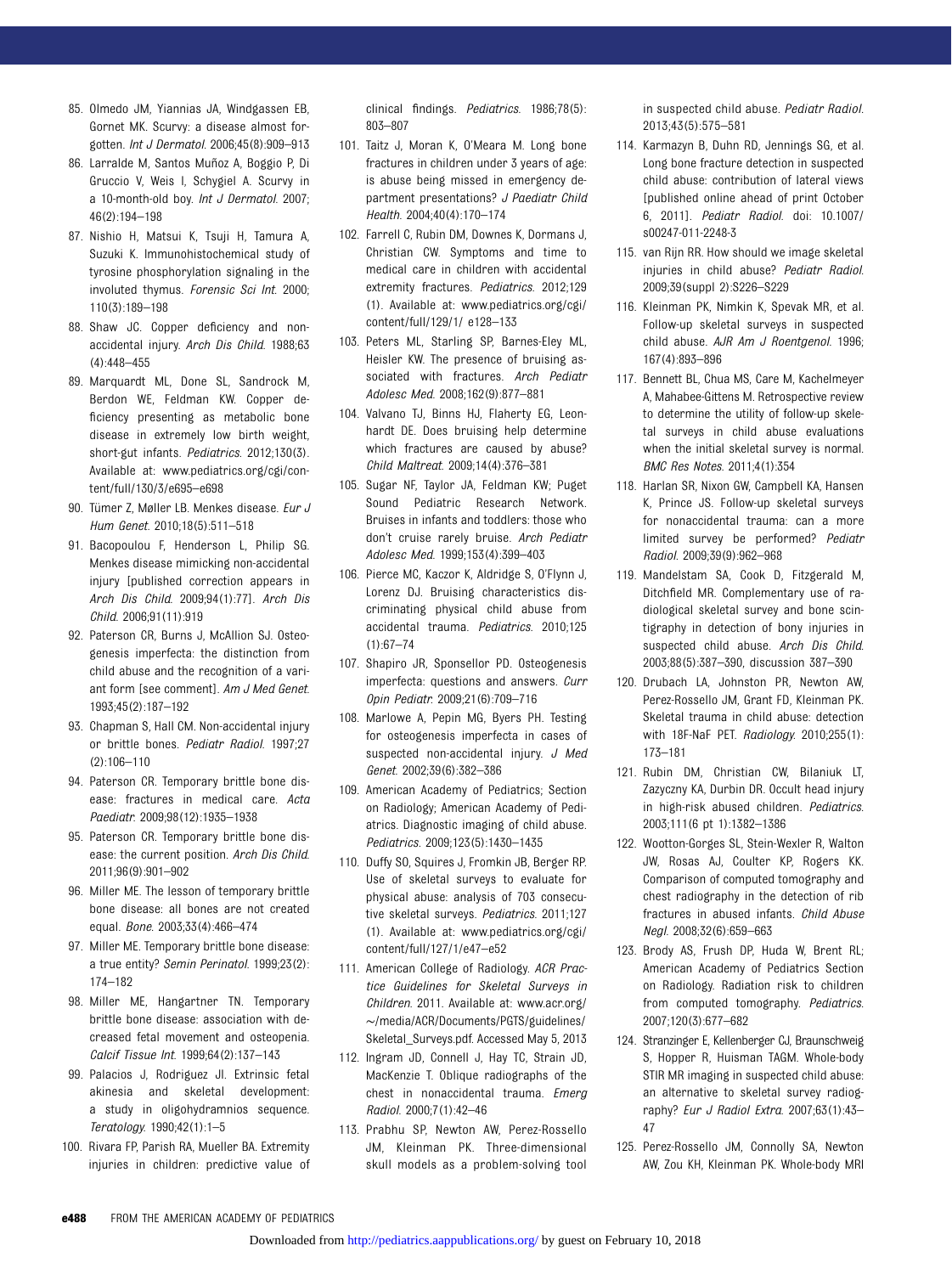in suspected infant abuse. AJR Am J Roentgenol. 2010;195(3):744–750

- 126. Bachrach LK, Sills IN; Section on Endocrinology. Clinical report—bone densitometry in children and adolescents. Pediatrics. 2011;127(1):189–194
- 127. Khoury DJ, Szalay EA. Bone mineral density correlation with fractures in nonambulatory pediatric patients. J Pediatr Orthop. 2007;27(5):562–566
- 128. Zemel BS, Kalkwarf HJ, Gilsanz V, et al. Revised reference curves for bone mineral content and areal bone mineral density according to age and sex for black and non-black children: results of the bone mineral density in childhood study. J

Clin Endocrinol Metab. 2011;96(10):3160– 3169

- 129. Gordon CM, Baim S, Bianchi M-L, et al; International Society for Clinical Densitometry. Special report on the 2007 Pediatric Position Development Conference of the International Society for Clinical Densitometry. South Med J. 2008;101(7):740-743
- 130. Henderson RC, Lark RK, Newman JE, et al. Pediatric reference data for dual x-ray absorptiometric measures of normal bone density in the distal femur. AJR Am J Roentgenol. 2002;178(2):439–443
- 131. Lindberg DM, Shapiro RA, Laskey AL, Pallin DJ, Blood EA, Berger RP; ExSTRA Inves-

tigators. Prevalence of abusive injuries in siblings and household contacts of physically abused children. Pediatrics. 2012; 130(2):193–201

- 132. Hamilton-Giachritsis CE, Browne KD. A retrospective study of risk to siblings in abusing families. J Fam Psychol. 2005;19 (4):619–624
- 133. Asnes AG, Leventhal JM. Managing child abuse: general principles. Pediatr Rev. 2010;31(2):47–55
- 134. Banaszkiewicz PA, Scotland TR, Myerscough EJ. Fractures in children younger than age 1 year: importance of collaboration with child protection services. J Pediatr Orthop. 2002;22(6):740–744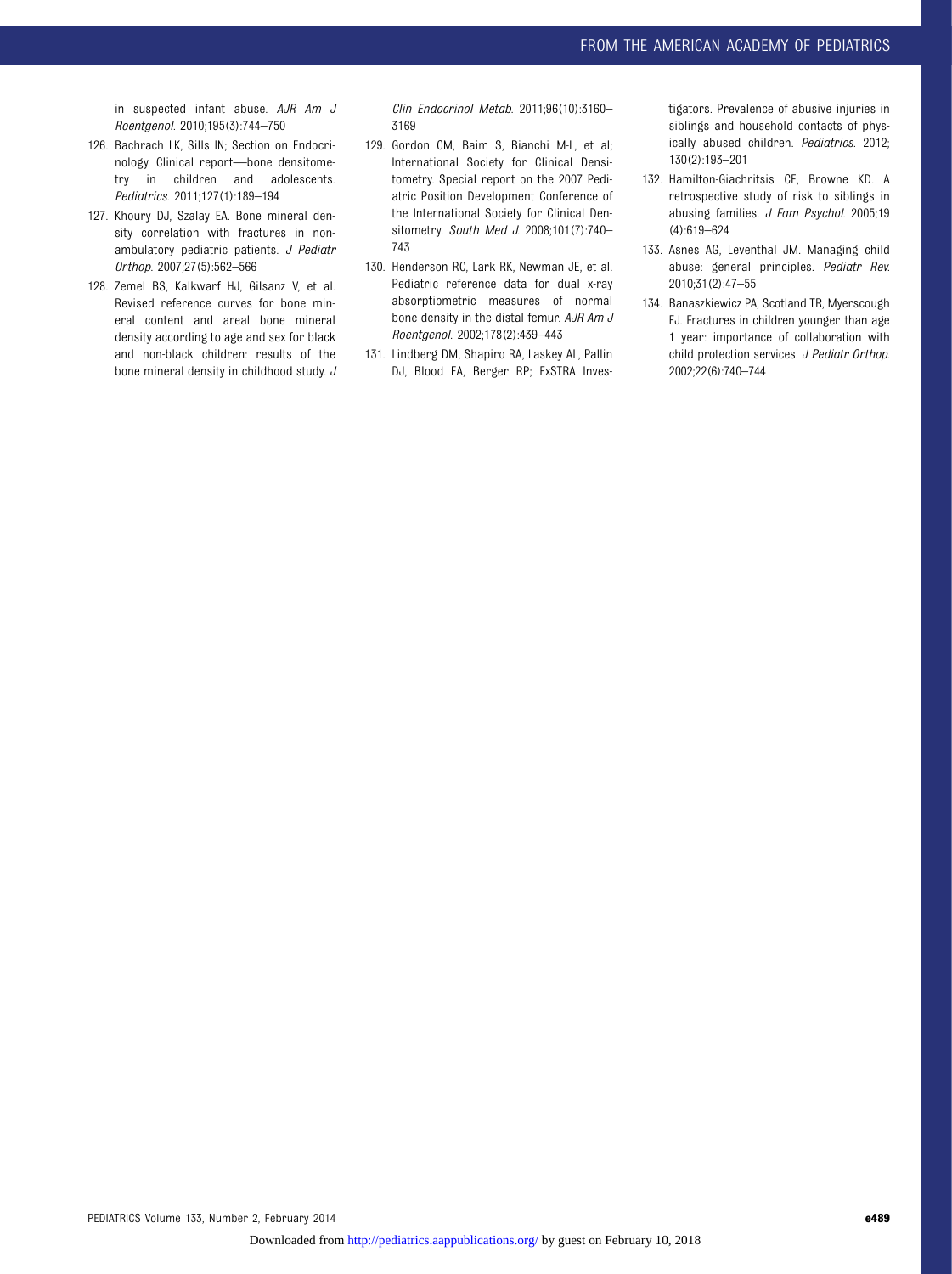# DOI: 10.1542/peds.2013-3793 originally published online January 27, 2014; *Pediatrics* 2014;133;e477 PEDIATRIC RADIOLOGY ENDOCRINOLOGY, SECTION ON ORTHOPAEDICS and the SOCIETY FOR CHILD ABUSE AND NEGLECT, SECTION ON RADIOLOGY, SECTION ON Hennrikus, and the AMERICAN ACADEMY OF PEDIATRICS COMMITTEE ON Emalee G. Flaherty, Jeannette M. Perez-Rossello, Michael A. Levine, William L. **Evaluating Children With Fractures for Child Physical Abuse**

ISSN: . 60007. Copyright © 2014 by the American Academy of Pediatrics. All rights reserved. Print American Academy of Pediatrics, 141 Northwest Point Boulevard, Elk Grove Village, Illinois, has been published continuously since . Pediatrics is owned, published, and trademarked by the Pediatrics is the official journal of the American Academy of Pediatrics. A monthly publication, it

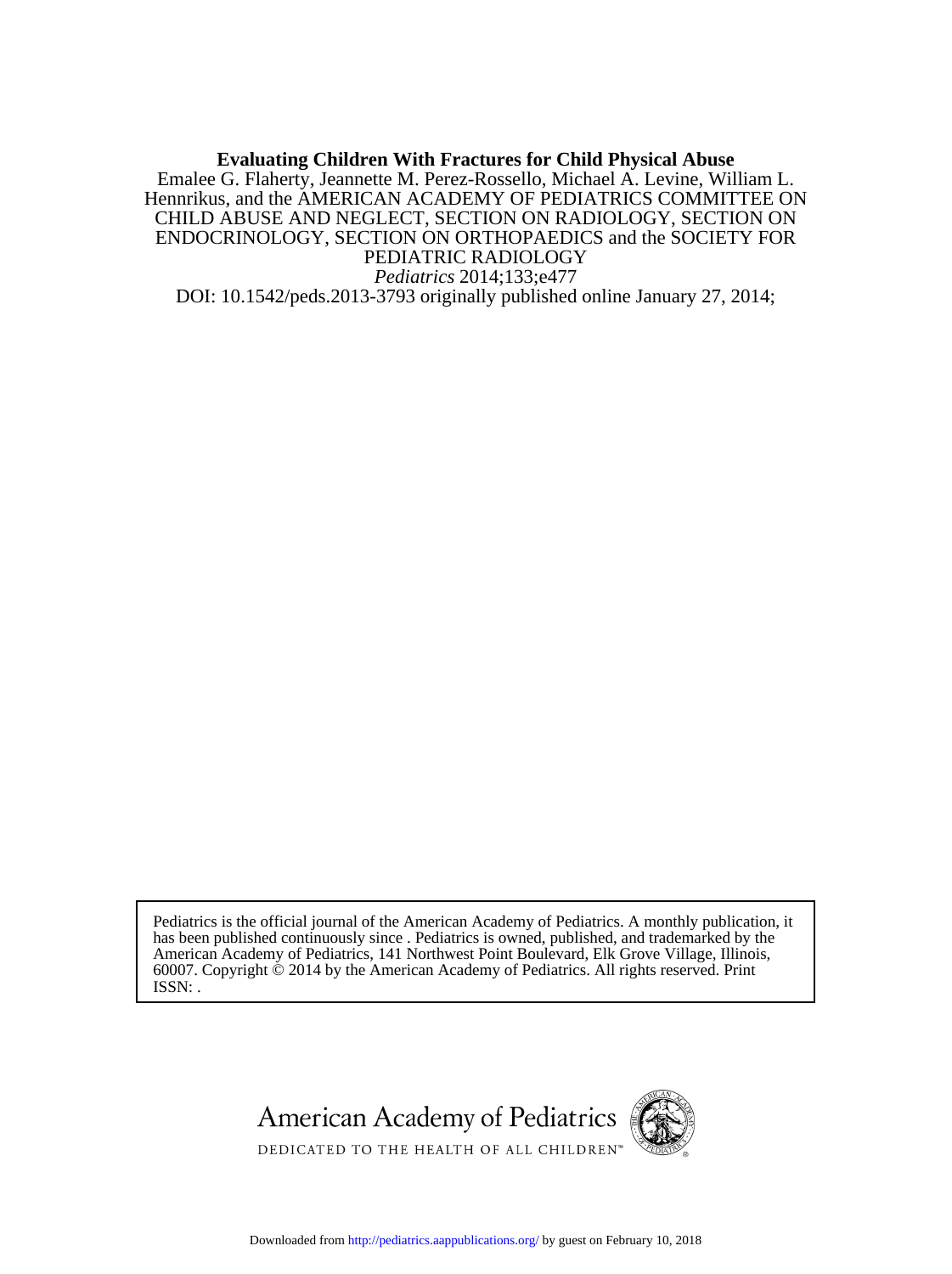# PEDIATRICS OFFICIAL JOURNAL OF THE AMERICAN ACADEMY OF PEDIATRICS

DOI: 10.1542/peds.2013-3793 originally published online January 27, 2014; *Pediatrics* 2014;133;e477 PEDIATRIC RADIOLOGY ENDOCRINOLOGY, SECTION ON ORTHOPAEDICS and the SOCIETY FOR CHILD ABUSE AND NEGLECT, SECTION ON RADIOLOGY, SECTION ON Hennrikus, and the AMERICAN ACADEMY OF PEDIATRICS COMMITTEE ON Emalee G. Flaherty, Jeannette M. Perez-Rossello, Michael A. Levine, William L. **Evaluating Children With Fractures for Child Physical Abuse**

<http://pediatrics.aappublications.org/content/133/2/e477> located on the World Wide Web at: The online version of this article, along with updated information and services, is

ISSN: . 60007. Copyright © 2014 by the American Academy of Pediatrics. All rights reserved. Print American Academy of Pediatrics, 141 Northwest Point Boulevard, Elk Grove Village, Illinois, has been published continuously since . Pediatrics is owned, published, and trademarked by the Pediatrics is the official journal of the American Academy of Pediatrics. A monthly publication, it